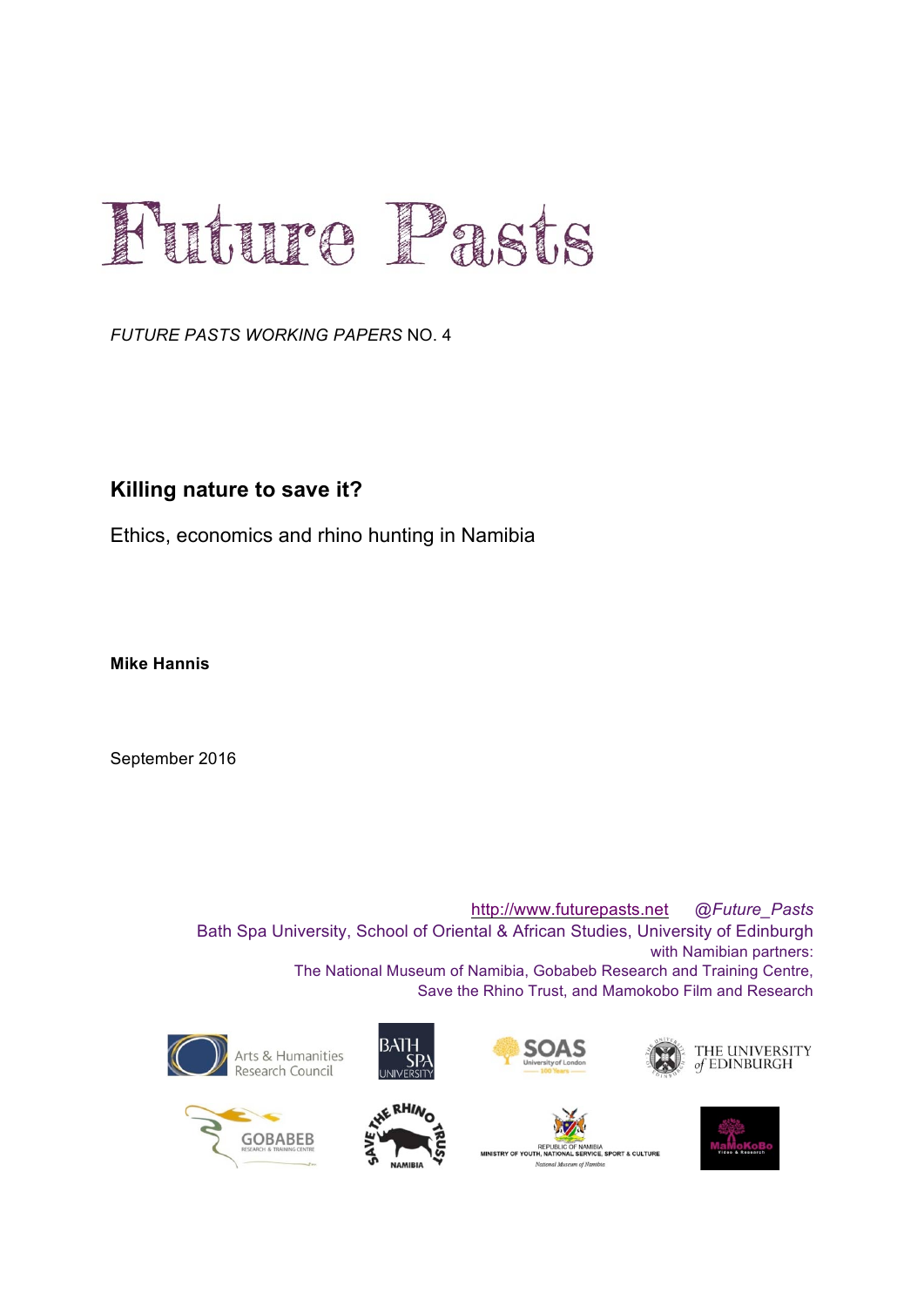Copyright © Mike Hannis

#### Published by Future Pasts

Working Paper Series Bath Spa University Newton Park, Newton St. Loe Bath BA2 9BN United Kingdom

www.futurepasts.net

futurepastscontact@gmail.com

ISBN: 978-1-911126-04-1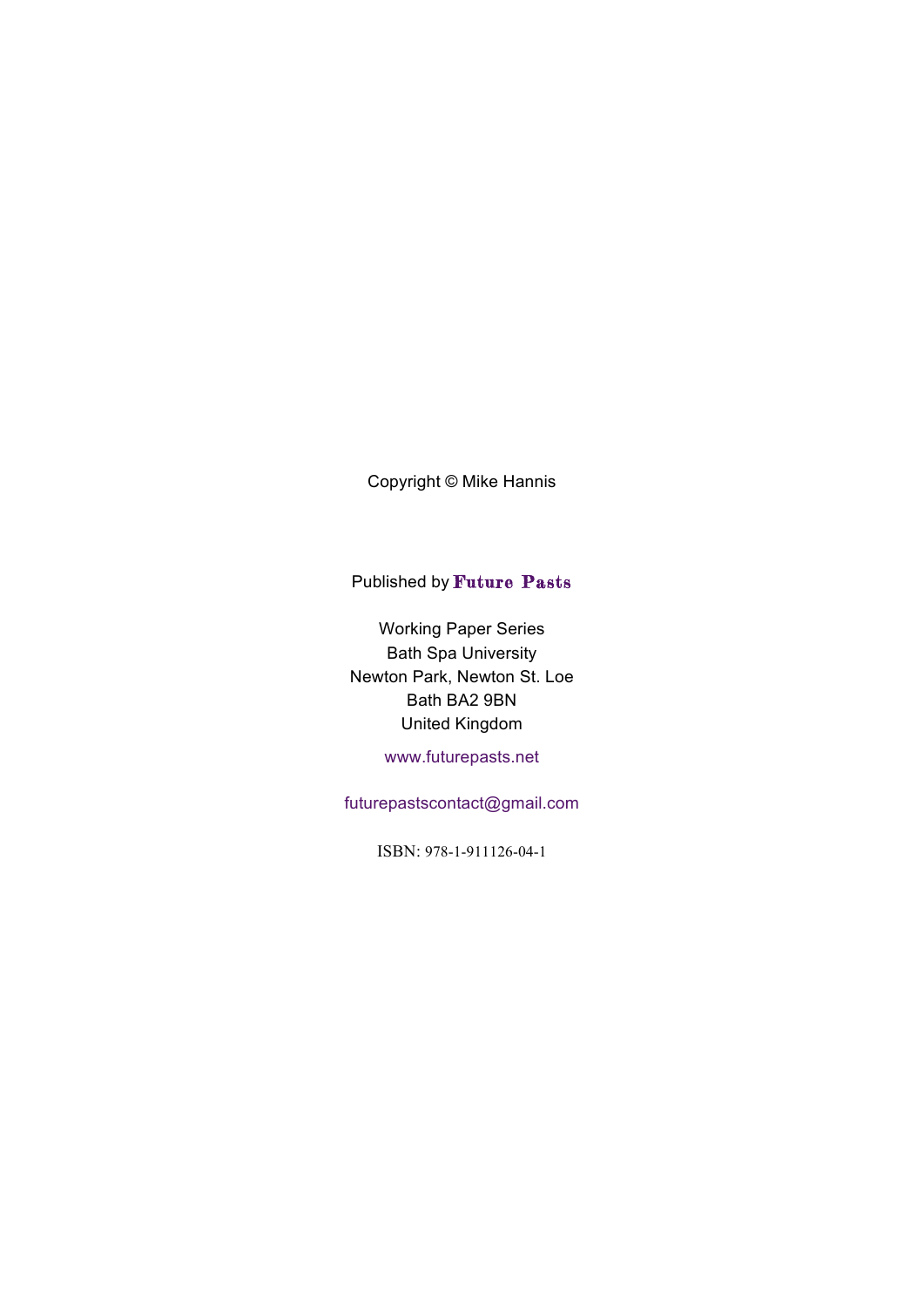Future Pasts draws on Arts and Humanities research methodologies to document and analyse culturally-inflected perceptions and practices of sustainability. It has a particular geographical focus on west Namibia, where three of our core research team have long-term field research experience.

The project seeks to:

- enhance understanding of sociocultural, economic and environmental changes in historical and post-independence contexts;
- document and support cultural heritage and indigenous knowledge regarding present and historical cultural landscapes of west Namibia;
- extend analysis and understanding of the historical ecologies of the Namib;
- interrogate interpretations of 'sustainability', particularly those contributing to the promotion of a growth-oriented 'green economy';
- foster cross-cultural public discussion of concerns relating to environmental change and sustainability;
- critically engage with the power dimensions shaping whose pasts become transferred forwards to the future in contemporary approaches to environmental conservation and sustainability.

Future Pasts is funded primarily through a Major Research Grant from the UK's Arts and Humanities Research Council (AHRC award no. AH/K005871/2), under the Care for the Future Theme's highlight notice on 'environmental change and sustainability' (see http://careforthefuture.exeter.ac.uk/). Starting in October 2013, Future Pasts involves UK academics Sian Sullivan (Principal Investigator and Professor of Environment and Culture, Bath Spa University), Angela Impey (Co-Investigator and Senior Lecturer in Ethnomusicology, School of Oriental and African Studies, London), Rick Rohde (Co-Investigator and Research Fellow, Centre for African Studies, University of Edinburgh), Mike Hannis (Research Fellow, Environmental Ethics, Bath Spa University) and Chris Low (Research Fellow, Anthropology, Bath Spa University). Namibian partner organisations include the National Museum of Namibia, Gobabeb Research and Training Centre, Save the Rhino Trust and Mamokobo Film and Research.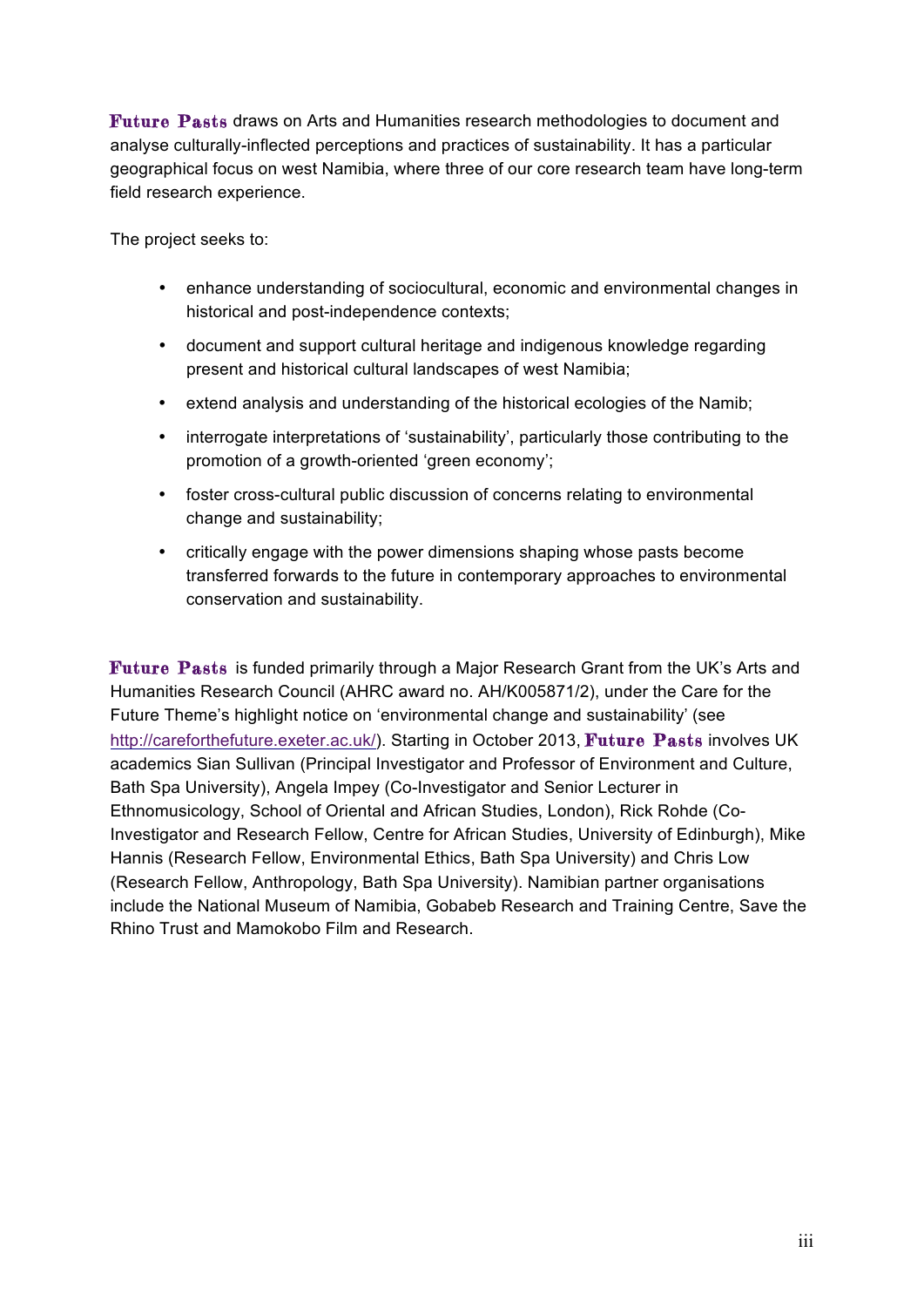## Future Pasts *Working Paper Series*

The Future Pasts *Working Paper Series* aims to facilitate rapid distribution of research findings and work in progress by researchers associated with the Future Pasts project. We also welcome relevant contributions by post-graduate students and other associates of Future Pasts. The series aims to open up discussion among the global community of scholars, policymakers and practitioners on pressing issues concerning conservation, sustainability, heritage, knowledge and value that are exemplified in west Namibian social and environmental contexts. All Future Pasts working papers are available to download free of charge in PDF format via the Future Pasts website (http://www.futurepasts.net/workingpapers).

All our papers undergo a light-touch peer review. Copyright is retained by the author(s), and authors are welcome to publish further iterations of papers in journals and other formats (references and notes may be formatted as appropriate for such future publications). Future Pasts working papers in joint authorship include a contribution statement as an early footnote. Acronyms present in each working paper are also listed in an early footnote.

The opinions expressed in the papers are solely those of the author(s) and should not be attributed to the project funders, Bath Spa University, or partner universities and organisations. We welcome comments on individual working papers, which should be directed to the author(s), or through futurepastscontact@gmail.com.

More information about Future Pasts and our working paper series and other activities can be found on our website, www.futurepasts.net**.**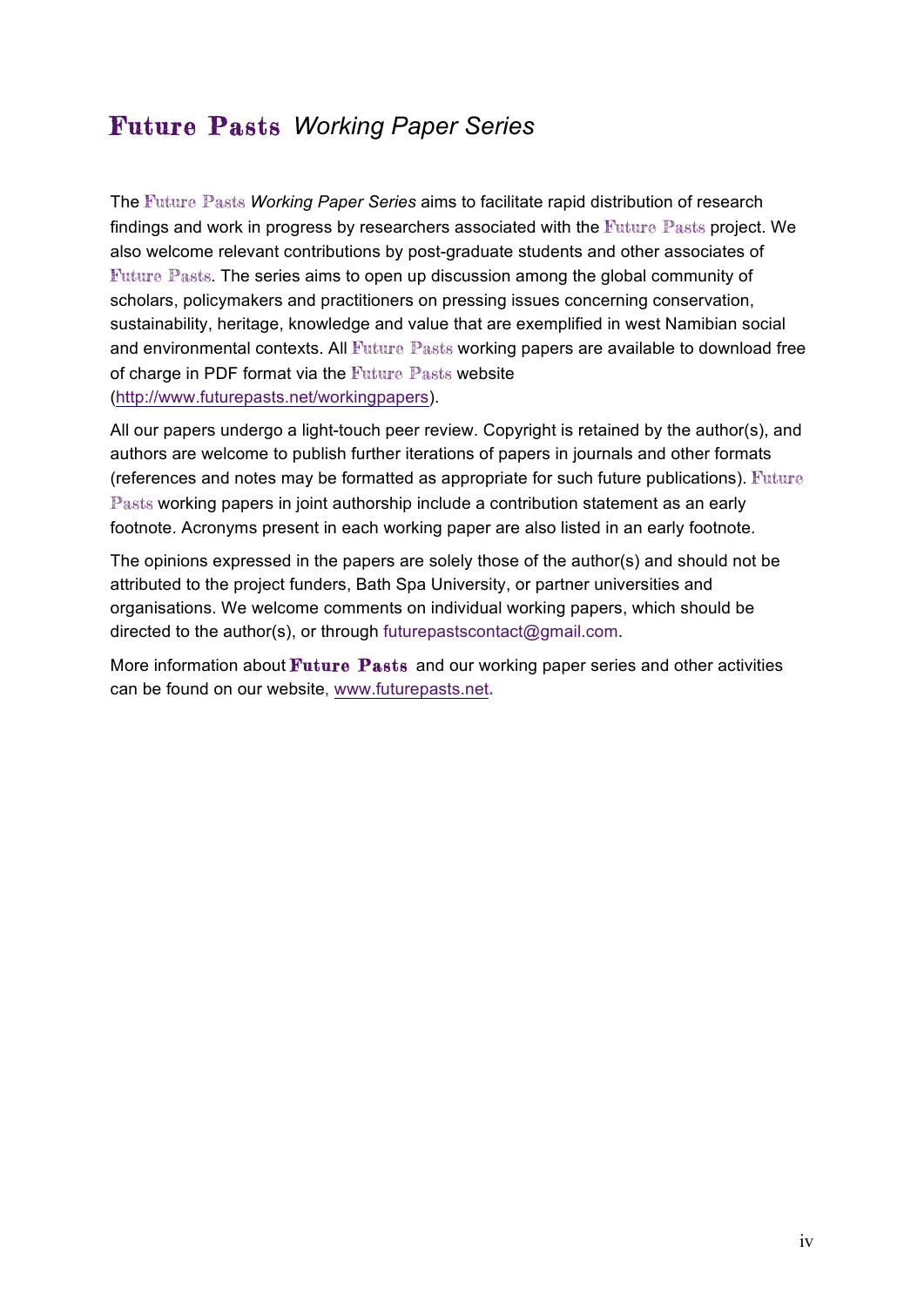# Killing nature to save it? Ethics, economics and rhino hunting in Namibia

#### Mike Hannis $<sup>1</sup>$ </sup>

**Abstract.** This paper presents a case study of ethical discourse generated by the officially sanctioned trophy hunting by a US hunter of an endangered black rhino (*Diceros bicornis*) in Namibia, following a permit auction raising US\$350,000 for rhino conservation in this context. Both the hunter and the Namibian government were vocally condemned by those focussing on the welfare of the animal. The emphasis here, however, is not on animal welfare concerns directly, but on the dominance of economic reasoning in the heated debate surrounding the story, and on how an apparently 'wrong' action is seen to become 'right' if it has economically desirable consequences. The welfare of the individual animal is one of several ethical considerations rendered invisible or illegitimate in this process: others may include local perspectives, historical context, contemporary power relations, and the pre-shaping of future management decisions. The calculative consequentialist logic of the market displaces other forms of ethical reasoning, marginalising critique and further consolidating its own hegemony. But this is not a triumph of utilitarianism: little trace remains of Bentham's egalitarianism, or of J.S. Mill's concerns with the qualities of pleasures, and their effect on character. It is rather a triumph of economics over ethics, in which almost anything can be commodified into commensurable 'capital', thereby erasing other ways of understanding and engaging with the world.

**Key words.** trophy hunting; Namibia; rhino; ethics; utilitarianism; economism

# 1. Introduction<sup>2</sup>

At the beginning of the twentieth century there were an estimated 100,000 black rhinoceros (*Diceros bicornis*) in sub-Saharan Africa (WWF<sup>3</sup> n.d. a). This was a remnant of a larger population of perhaps 850,000 (Emslie 2012), which had already been drastically reduced by indiscriminate sport hunting by Europeans (for Namibia see narratives in Alexander 2006(1838) and Galton 1890(1850)). Today the five thousand or so animals that remain are classed as critically endangered (Emslie 2012), and as an Appendix 1 species under the United Nations Convention on Trade in Endangered Species (CITES n.d., online). They are threatened by habitat loss and other factors, but primarily now by organised 'poaching' for rhino horn, which is prized as an ingredient in traditional Chinese medicine, for the hilts of traditional *janbiya* dagger handles in the Middle East, and increasingly for consumption as a

<sup>&</sup>lt;sup>1</sup> m.hannis@bathspa.ac.uk<br><sup>2</sup> This paper was first presented to the 13<sup>th</sup> Annual conference of the International Society for Environmental Ethics, held at Pace University, New York, 29 June – 2 July 2016.<br><sup>3</sup> Acronyms used in the paper are listed alphabetically here: CBD – United Nations Convention on Biological

Diversity; CITES – United Nations Convention on Trade in Endangered Species; IFAW – International Fund for Animal Welfare; IUCN – International Union for the Conservation of Nature; KZN – KwaZulu-Natal; MET – Ministry of Environment and Tourism (Namibia); NGO – Non-Governmental Organisation; WWF – World Wide Fund for Nature.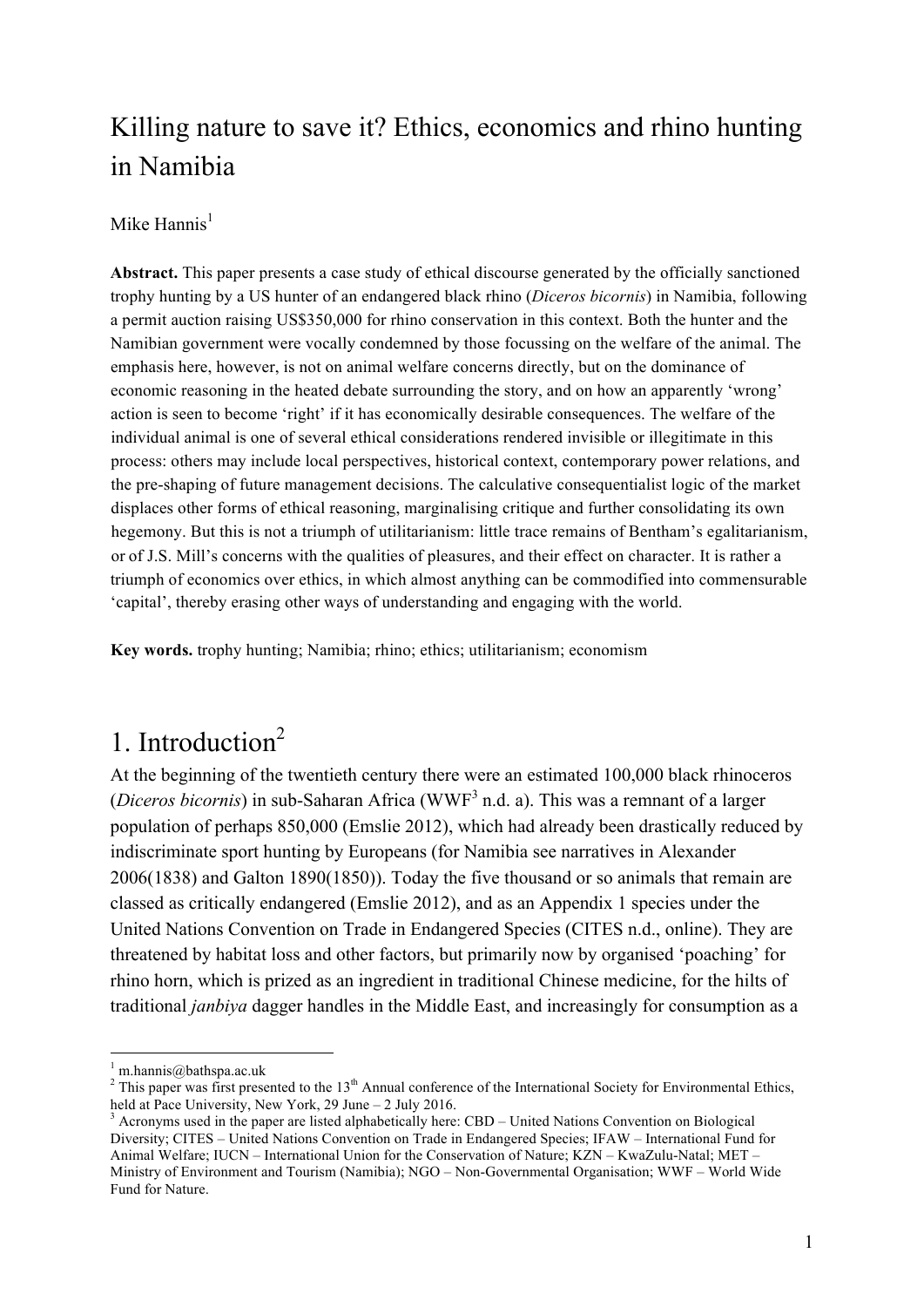status symbol in Vietnam (Bradley Martin and Bradley Martin 1982; Ayling 2013; Hanks 2015). The plight of this highly charismatic species, summarised here by WWF, is wellknown among environmentalists and animal lovers:

Even though they are largely solitary animals, they were once so plentiful that it was not unusual to encounter dozens in a single day. However, relentless hunting by European settlers saw their numbers quickly decline. By the end of the 1960s, they had disappeared or mostly disappeared from a number of countries, with an estimated 70,000 surviving on the continent. And then they were hit by a poaching epidemic, which started in the early 1970s – effectively eliminating most black rhinos outside conservation areas as well as severely reducing their numbers within national parks and reserves. About 96% of black rhinos were lost to large-scale poaching between 1970 and 1992. In 1993, only 2,475 black rhinos were recorded. But thanks to successful conservation and anti-poaching efforts, the total number of black rhinos has grown to around 5,000. (WWF n.d. b: online)



**Black rhino (***Diceros bicornis***), Gemsbokvlakte, Etosha, Namibia.** Source: Hans Stieglitz / Wikimedia https://commons.wikimedia.org/wiki/File:Schwarzes\_Nashorn-01.jpg, accessed 14 September 2016.

Charitable bodies raise significant funding for rhino conservation, much of which is now spent on increasingly militarised attempts to stop poachers shooting rhinos and removing their horns (Duffy et al. 2015; Büscher 2016; Büscher and Ramutsindela 2016)<sup>4</sup>. Many small donors who had contributed to such fundraising were no doubt among those surprised in late 2013 to read the story of Corey Knowlton, a well-heeled US citizen who was able to quite legally purchase the right to go to Namibia and do exactly this (see, for example, Allen 2013).

<sup>&</sup>lt;sup>4</sup> It should be noted, however, that the policing of African conservation areas where rhinos are present has long been significantly militarised with frequently violent outcomes, accelerating in the mid- to late-1980s in particular (Hanks 2015).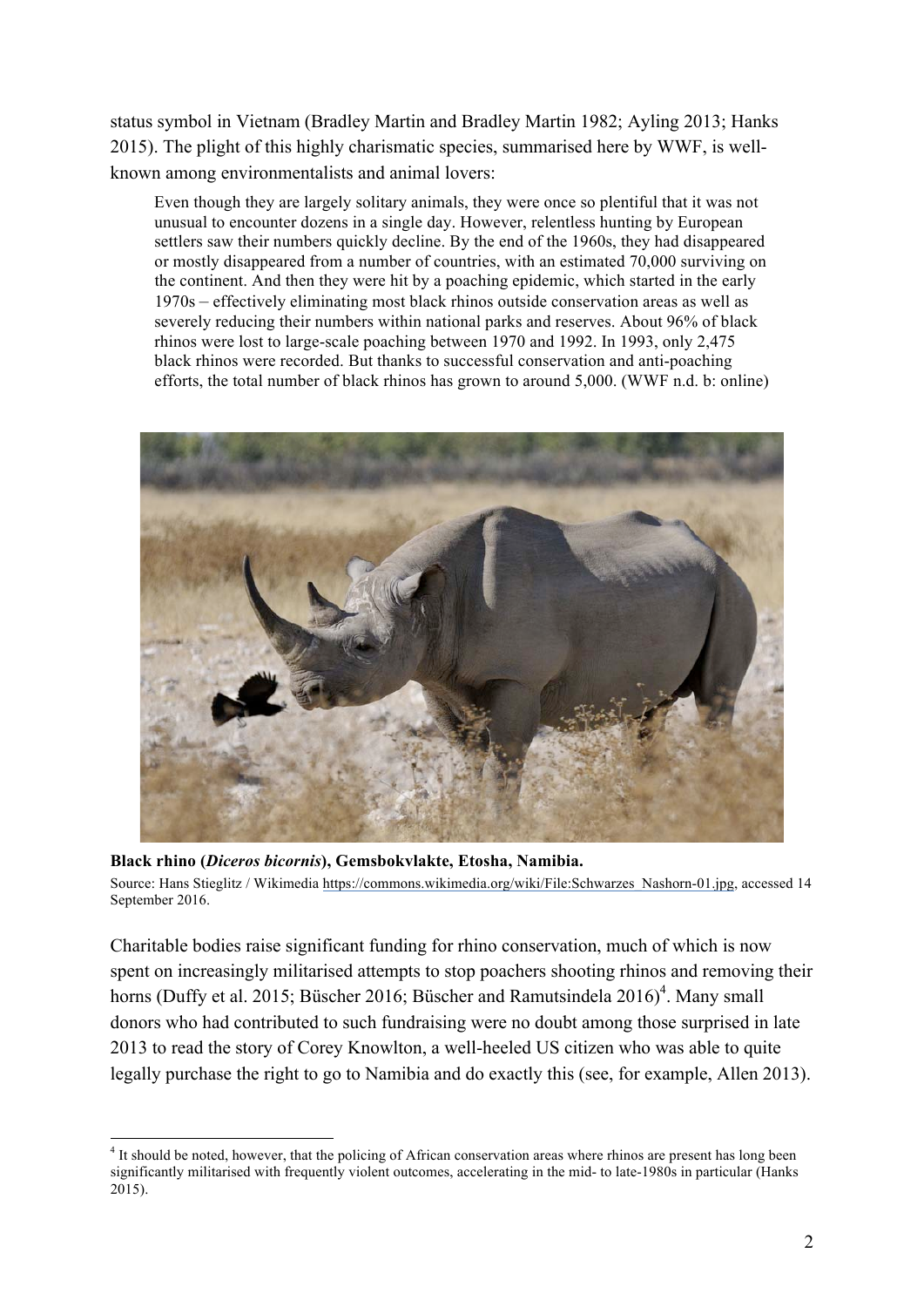## 2. One man and his rhino

The Namibian government has auctioned small numbers of permits to shoot black rhinos every year since 2012 (Anon 2016). Bidding has recently closed on the 2016 quota of three animals (Haidula 2016). Proceeds are paid into a dedicated Game Products Trust Fund, charged with directing such monies back into relevant conservation activities.

This policy is set within a broader context of attempts by a low-income country to monetise its abundant wildlife or 'game' as an asset, primarily via tourism – including both ecotourism and sport hunting – but also through other routes such as the export of zoo animals and 'exotic' meats. Trophy hunting is also strongly defended on freestanding conservation grounds (Leader-Williams et al. 2005; Naidoo et al. 2016). The rationale, endorsed by CITES (see e.g. CITES 2010) albeit hotly contested elsewhere, is broadly as follows. Rhino conservation in Namibia is underfunded. Optimum management of wild rhino populations sometimes requires the culling of certain individuals, usually old bulls. Sport hunters, especially from the US, will pay very large sums of money to shoot rhinos (IFAW 2016). Therefore, it makes good economic and conservation sense for a small number of permits to shoot specific animals under close supervision to be sold each year, to raise funds for the broader rhino conservation programme.

The 2014 permit auction gained much more international attention than previous ones, because it was held in Texas by the Dallas Safari Club, rather than directly by the Ministry of Environment and Tourism (MET) in Windhoek, Namibia. This was an effort to maximise the price by going to where the money was – and it worked. Knowlton paid USD350,000 for his permit, substantially more than the previous high bid of USD223,000 (Goldman 2014).



**Knowlton interviewed after the hunt, May 2015.** Source: online, unattributed.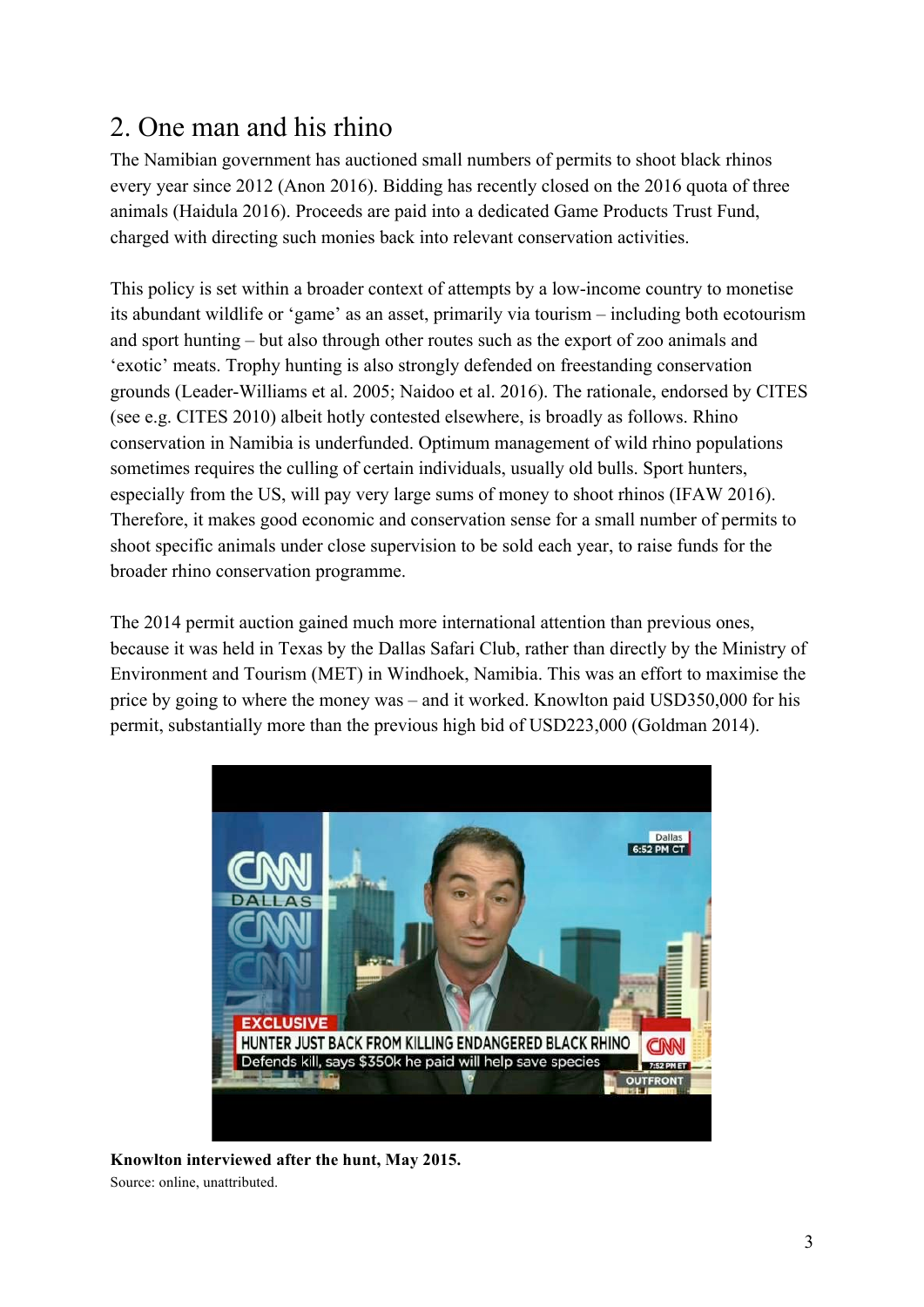The story attracted three rounds of high profile media coverage, first in January 2014 around the initial auction (e.g. Conniff 2014), then in March 2015 when Knowlton was granted a trophy import permit from the US Fish and Wildlife Service (e.g. Fears 2015), and then again in May 2015 when he finally shot the rhino (e.g. Morris and Lavandera 2015; Adler 2015). Each round was accompanied by outrage from animal welfare organisations, echoed and amplified across social media and directed not just against trophy hunters but also against the Namibian government. Knowlton received death threats. The hacking group Anonymous attacked *The Namibian* newspaper and other Namibian websites in protest (Immanuel and Shapwanale 2016).



**Protestors outside the Dallas permit auction, 2014.** Source: Associated Press.



**Composite image (artist unknown) illustrating online petition seeking to persuade the US Fish and Wildlife Service to deny Knowlton an import permit.** Source:

https://secure.avaaz.org/en/petition/Director\_Robert\_G\_Dreher\_USFWS\_Ban\_Endangered\_African\_Animal\_Trophy Imports\_From\_Namibia/?pv=29, accessed 14 September 2016.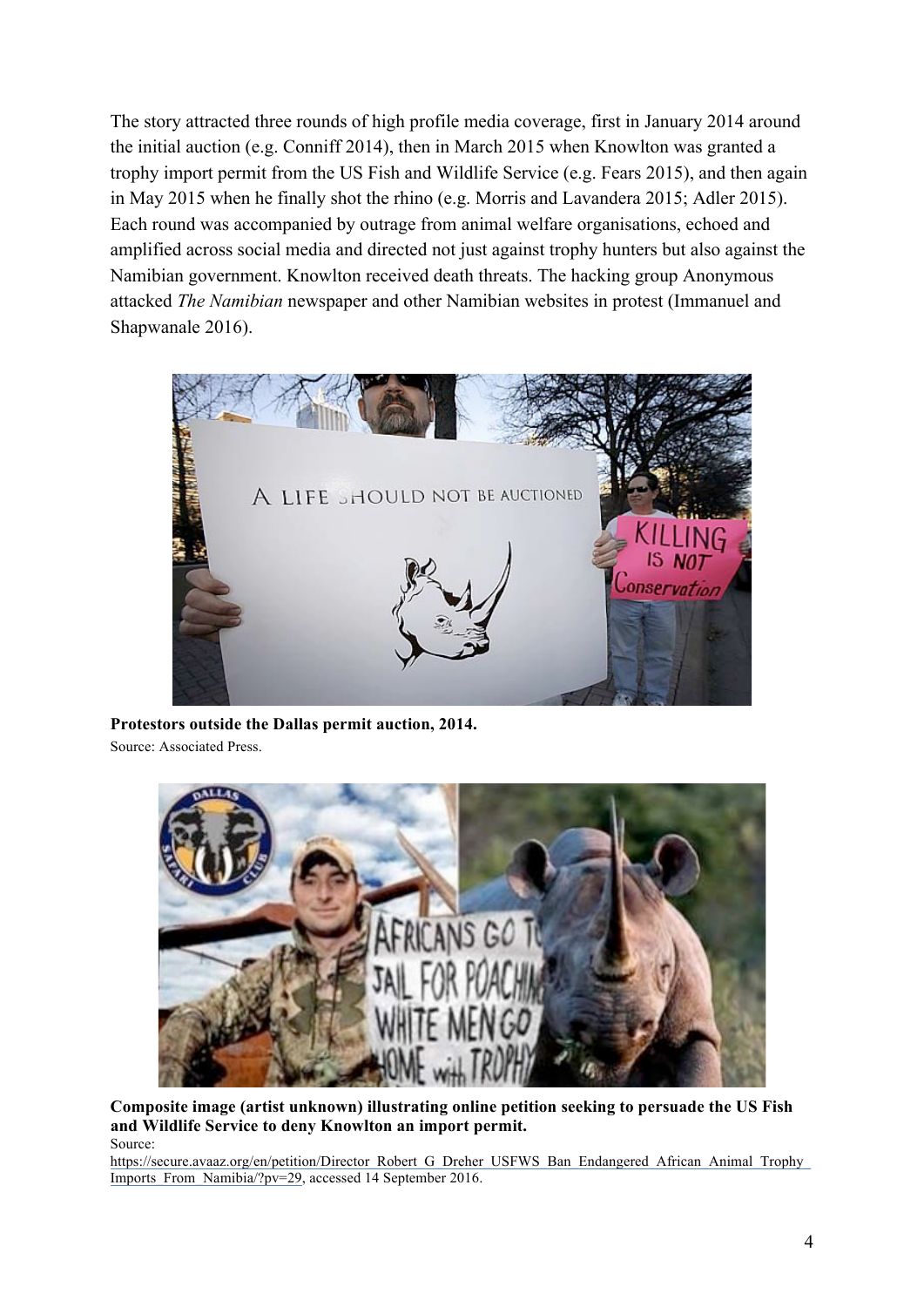A spirited defence of the counterintuitive practice of funding rhino conservation by selling permits to shoot rhinos was offered by several environment and conservation NGOs, as well as (less unexpectedly) by the trophy hunting industry. It emerged that some large conservation NGOs (notably including WWF) were themselves deeply implicated in promoting and legitimising such activity (see, for example, Huisman 2015). Some, including the Chair of the IUCN's African Rhino Survival Group, argued robustly that sport hunting of endangered species was entirely compatible with conservation objectives (Knight 2013), but the rhetoric from one key specialist rhino conservation NGO was more typical:

Why, people ask, is a conservation organization like MET or Ezemvelo KZN Wildlife even allowing trophy hunts in the first place? Couldn't they get \$750,000 without having to suffer an animal being shot? Well yes, it would be nice if donors gave enough money to cover the spiralling costs of protecting rhinos from poachers. Or if enough photographic tourists visited parks and reserves to cover all the costs of community outreach and education programmes. But that just doesn't happen. It costs around \$500,000 a year to run a relatively small rhino programme with only 20-30 animals. Heaven only knows how much it costs to run Kruger National Park in South Africa, or Etosha National Park in Namibia. Fundraising for rhinos is hard. We're not just competing for funds against other endangered species – elephants, tigers, polar bears, pandas – but against cancer charities, children's charities, or the most recent natural disaster. In An Inconvenient Truth, Al Gore asserted that 97% of charitable giving goes to people-related causes and 1.5% to pet charities, leaving only 1.5% for the conservation of our entire planet. Are enough new rhino-focused donors really going to come out of the woodwork to make income from trophy hunting unnecessary? (Save the Rhino International 2014: online)

Influential commentators also accepted the idea, but again rather queasily:

Protecting wildlife is a complicated, expensive and morally imperfect enterprise, often facing insuperable odds. The risk with trophy hunting is twofold: commodifying an endangered species creates a gray zone in which bad behaviors can seem acceptable, and the public relations disaster this time could hurt Namibia's entire conservation effort. But so far nothing else matches trophy hunting for paying the bills. (Conniff 2014: online)

I don't understand the desire to kill a magnificent animal for sport, even if the individual is an older non-breeding male. The sale of the right to kill an animal for a trophy surely reflects the value that animal lives hold in at least some corners of our society: that killing an animal for fun isn't wrong, as long as you can afford it. It is right to worry about the sort of message that sends. But if an endangered species as charismatic as the black rhinoceros is under such extreme threat from poaching, then perhaps the message that the species needs saving has a larger problem to address than the relatively limited loss of animals to wealthy hunters. The real tragedy here is that the one rhino that will be killed as a result of Saturday's auction has received a disproportionate amount of media attention compared to the hundreds of rhinos lost to poaching each year, which remain largely invisible. (Goldman 2014: online)

This queasiness is echoed, albeit from a rather different perspective, in the conclusion of one of the few academic papers on the issue:

Whatever we may think of trophy hunting – and I share the distaste of serious sports hunters for  $i^5$  – at present it is a necessary part of wildlife conservation in Southern Africa (Gunn 2001: 89).

 $<sup>5</sup>$  i.e. those not focused on the acquisition of trophies.</sup>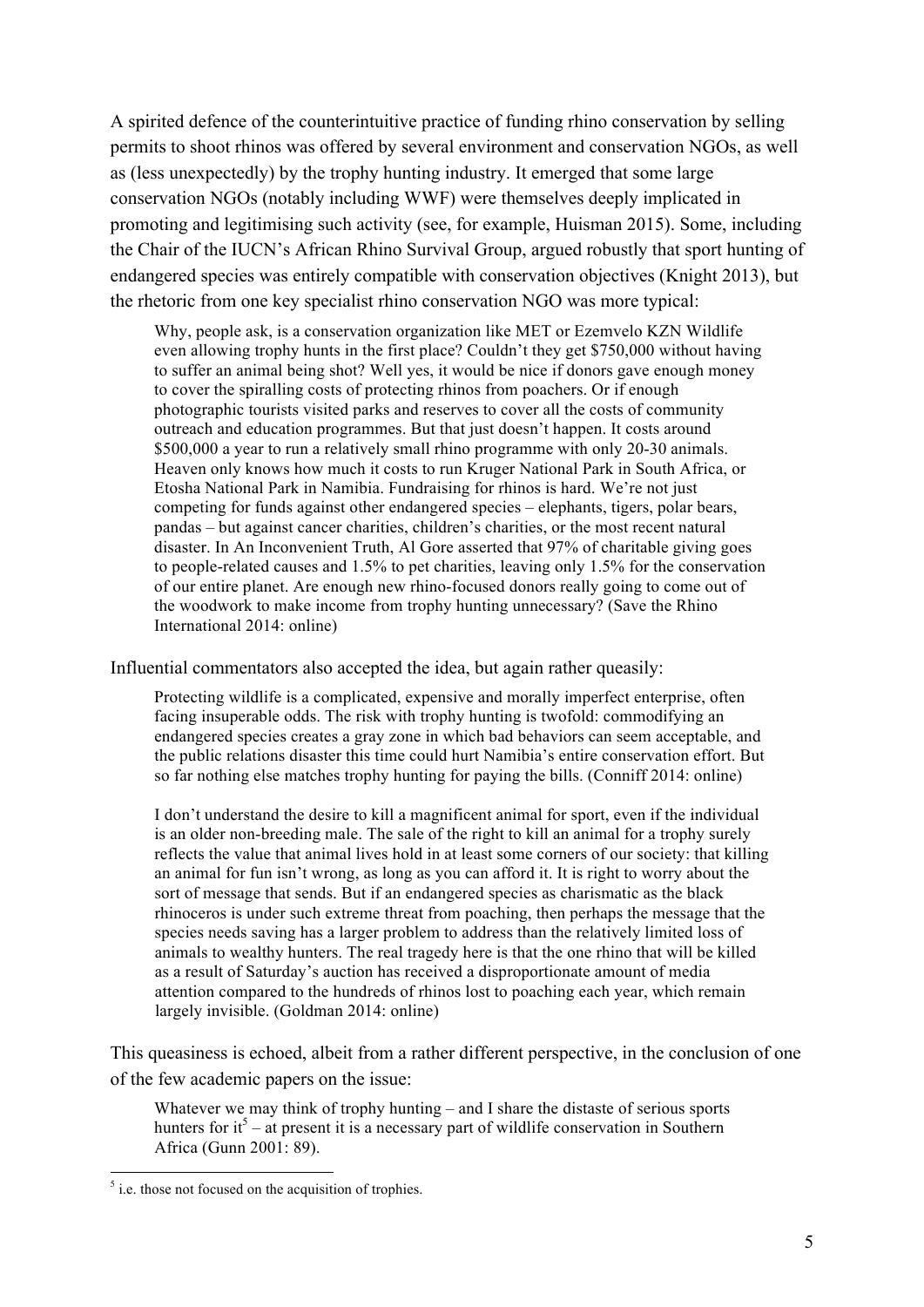Are these ethical arguments? If so, what kind of ethical reasoning is involved, and where does it lead? It may look like a clear example of utilitarianism, given the (explicit or implicit) consequentialist claim that despite being apparently problematic, a policy of allowing trophy hunting is ethically acceptable, since calculation of the likely overall consequences reveals that adopting it will produce better outcomes than not doing so. This paper will argue however that rather than illustrating the predominance of one ethical approach (utilitarianism) over other traditions, it in fact exemplifies an assumption that economics trumps ethics in conservation policy.

#### 3. Killing nature to save it

The paper's title derives from Kathleen McAfee's landmark critique of market-based conservation, which she provocatively termed 'selling nature to save it'. McAfee was deliberately echoing the infamous quote 'it became necessary to destroy the town in order to save it', attributed to a US officer following the bombing of Bến Tre in Vietnam (Arnett 1968). Discussing the 'production of "global" environmental discourse', McAfee notes that:

The dominant voice in this discourse is a post-neoliberal version of environmental economics, applied on a world scale. It recasts the popular environmentalist account of the spoiling of Eden by industrialism run amok into a parable of policy failures correctable by market solutions. The key to those market solutions, the story goes, is the privatization and commoditization of nearly every aspect of nature, from molecules to mountainscapes, from human tissues to the earth's atmosphere. This global environmental-economic paradigm reduces organisms and ecosystems to their allegedly fungible components, and assigns monetary prices, calculated with reference to actual or hypothetical markets, to those components. The result is a pan-planetary metric for valuing and prioritizing natural resources and managing their international exchange. (McAfee 1999: 133-134)

A key result of this international exchange, she argues, is to 'reinforce the claims of global elites to the greatest share of the earth's biomass' (McAfee 1999: 133). McAfee's primary empirical focus was on the treatment of bioprospecting in the Convention on Biological Diversity (CBD), but her influential analysis and framing have been built on by subsequent critics of the broader phenomenon that has been called the 'financialisation of nature', and more specifically the 'financialisation of conservation' (see, for example, Sullivan 2012, 2013; Büscher 2013; Büscher et al. 2014). In many of the practices and markets targeted by such critiques, the exchange of money for 'nature' is opaque and indirect, focusing on abstracted units such as offset credits. In the sport hunting of endangered animals, however, the bodies of individual live animals are literally bought and sold for large sums of money, making this an example of what Duffy (2000) calls 'killing for conservation'.

The wealthy purchaser buys at auction the right not only to kill the animal but usually also to retain chosen parts of the body, known as trophies. The \$350,000 fee paid by Knowlton was coincidentally (or not), very similar to the 'black market' price of the rhino horn which he legally imported back to the US. There is currently no 'white market' for the international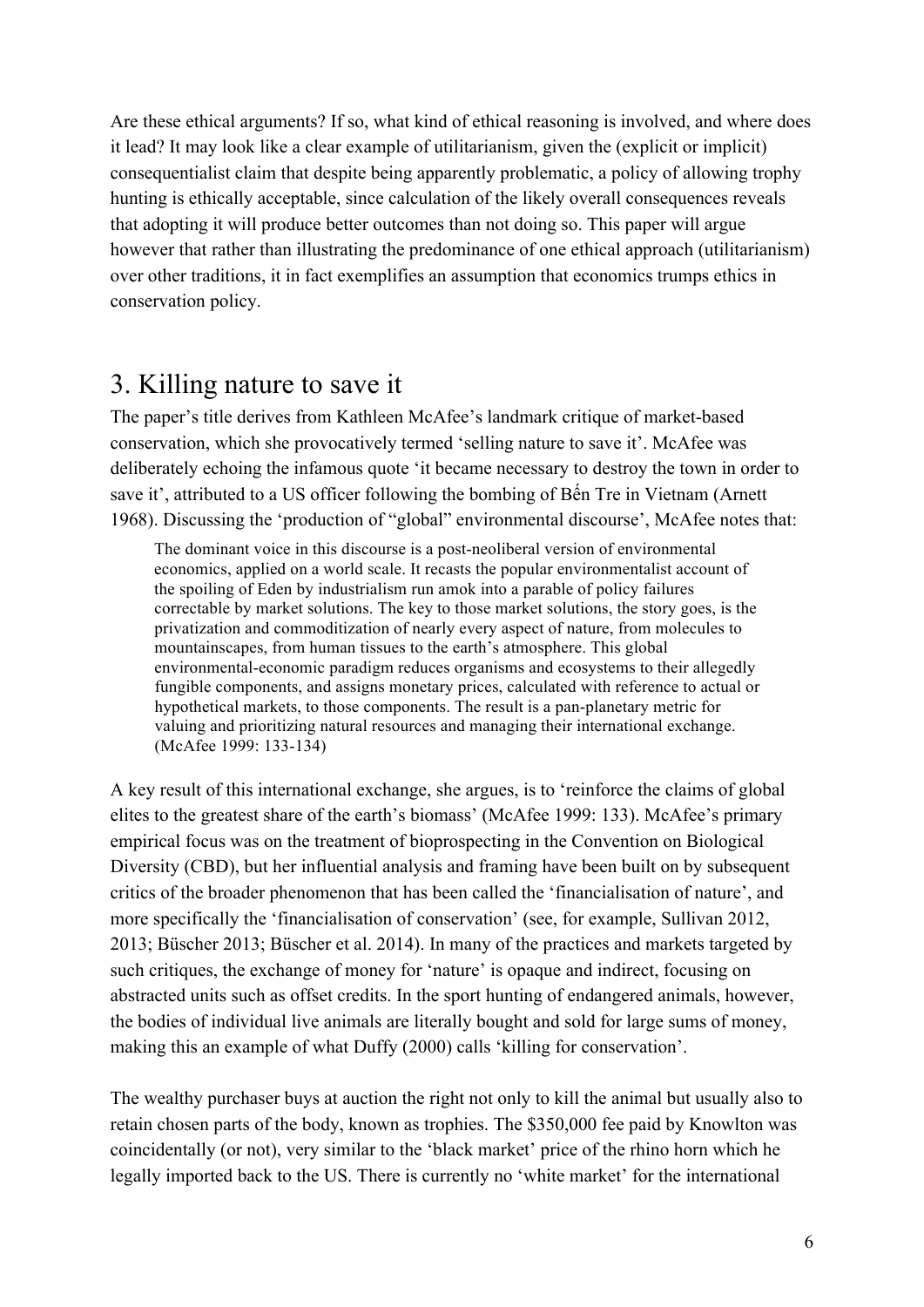trade of rhino horn. The only way a rhino horn can be legally exported from Namibia is as a hunting trophy. As with elephant ivory, there are persistent claims that a legal trade could lower prices and thereby disincentivise poaching. Key promoters of this idea are South African ranchers raising white rhinos on privately owned land, and seeking to make this activity profitable by selling the horns (see e.g. Christy 2016). Hanks (2015: 241) argues that without this option landowners will increasingly have little incentive to pay the costs of keeping rhinos on private land.

The seller of a rhino trophy hunting permit, meanwhile, gains funds which may then become available to advance conservation objectives. Often, as in this case, conservation activity funded in this way is specifically targeted at other individuals and populations of the same species as the trophy animal. As noted above, the culling of selected individual animals is itself claimed to contribute to effective conservation management of rhino populations. Knowlton's rhino was allegedly an old post-reproductive bull whose aggressive behaviour was impeding the breeding efforts of younger males (Knight 2013).

It is important to note that many aspects of this narrative are disputed on empirical as well as ethical grounds. These include whether male rhinos ever really become definitively 'postreproductive'; whether management without culling might also be a viable strategy; how a market imperative to provide trophy-bearing animals for hunting might affect conservation management, and the relationship between such management and the 'poaching' problem (see e.g. IFAW 2016: 7); exactly what conservation measures the Game Products Trust Fund prioritises; the balance of benefits from trophy hunting accruing to local communities as opposed to international tour operators; and the compatibility and relative economic possibilities of ecotourism and trophy-hunting (see for example Mathiesen 2015; Cota-Larson 2015). No claims are made in this paper about any of these empirical issues, or about the specific conservation outcomes of the Knowlton case.

Assertions of conservationist credentials by sport hunting long predate Knowlton's adventure, and indeed McAfee's analysis. They even predate keen hunter and former US president Theodore Roosevelt's much-quoted claim that:

In a civilized and cultivated country wild animals only continue to exist at all when preserved by sportsmen … The excellent people who protest against all hunting, and consider sportsmen as enemies of wild life, are ignorant of the fact that in reality the genuine sportsman is by all odds the most important factor in keeping the larger and more valuable wild creatures from total extermination. (Roosevelt 1990(1893): 272)

Indeed, the global history of 'big game hunting' is intimately connected with the history of reserves and parks, areas historically – and often still – managed to maximise the availability of animals or 'game' conserved in order to be killed for sport and entertainment (Mackenzie 1987). Today this is a very big industry. A recent study finds that '1 .7 million hunting trophies have been traded between nations between 2004 and 2014' (IFAW 2016). But this kind of hunting has for centuries been an élite leisure pursuit for the rich and powerful (for fuller discussion see Mackenzie 1987; Descola 2013: 51-53; Sullivan 2015; Hanks 2015: 21),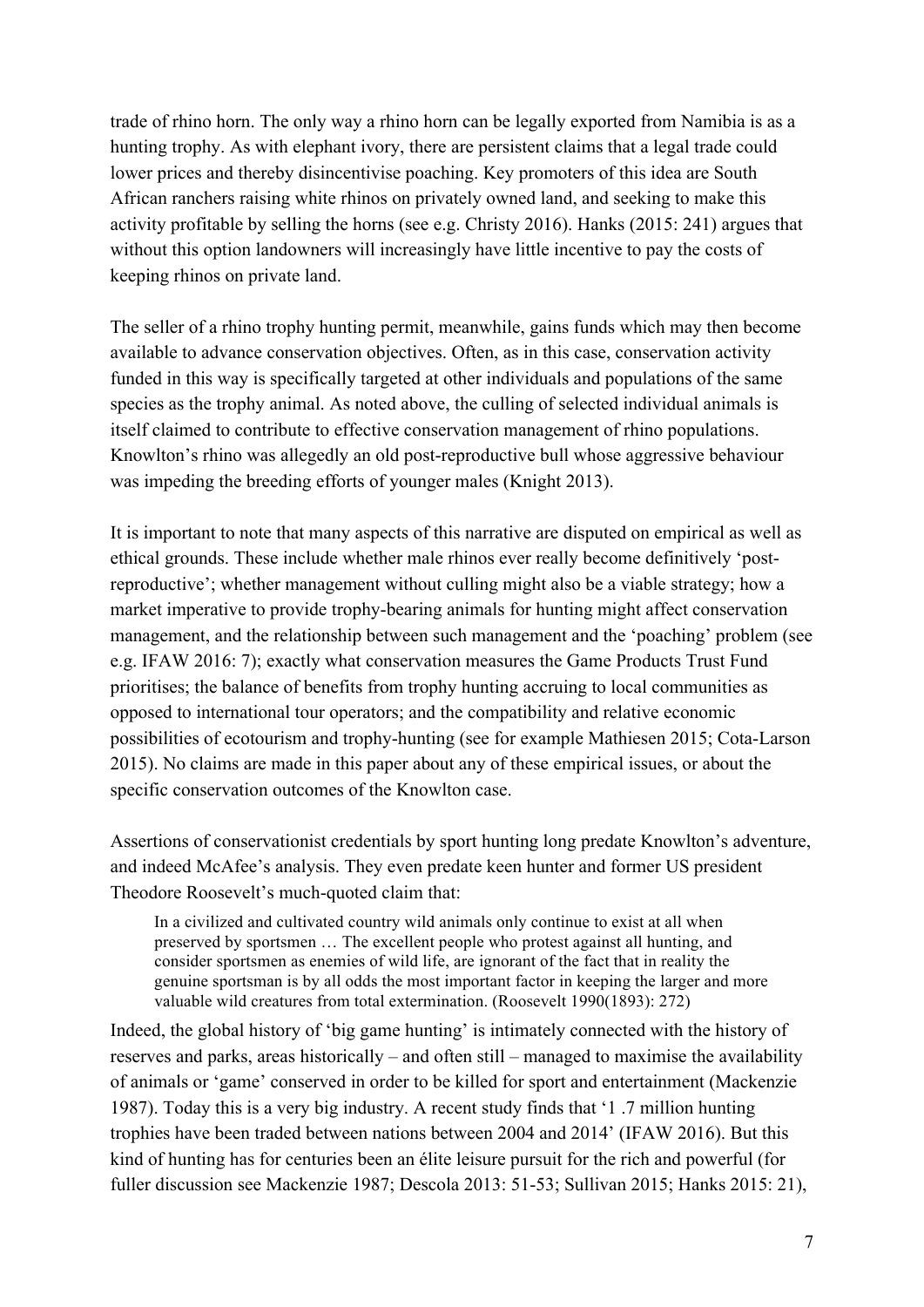and this kind of conservation has for an equally long time routinely involved the appropriation and enclosure of land previously held and managed in common, and the exclusion of local and/or indigenous people. This has certainly been the case in Namibia (see, for example, Dieckman's (2007) historical analysis of Hai||om evictions from Namibia's Etosha National Park).

Claims that 'big game hunting' serves conservation objectives are now also tightly integrated with very modern economic claims about the power of the market to achieve conservation objectives. This is particularly true when the animals hunted are themselves members of protected and endangered species.

### 4. Ethics, economics and utilitarianism

This then is a context in which complex issues of environmental ethics abound. It is time to further narrow the field. This is not a paper about the ethics of hunting in general, about differences between subsistence hunting and sport hunting, or even about the trophy hunting of non-endangered species. Nor does it discuss broader biocentric or sentiocentric arguments about human treatment of animals.<sup>6</sup> It is not about 'wildness', or enclosure, or displacement for conservation. Moreover as already noted it does not offer any detailed empirical analysis of the economics of conservation in Namibia. All of these are important topics with lively literatures, some of which are considered elsewhere in the broader *Future Pasts* research project of which this paper is a part (see Sullivan et al. 2016). The focus here is simply on the marked prevalence of calculative economistic reasoning in discussions of endangered species trophy hunting that purport to be considering ethical issues, as exemplified in the Knowlton case.

Trophy hunting for conservation has certainly been accused of heartless utilitarianism:

Richard Conniff makes a very persuasive case for auctioning the rights to shoot an endangered black rhino in the interest of conservation. Accepting his facts at face value, if a rich person wants to spend \$350,000 to kill one animal, and that money will go to protect the rest of the species, where's the problem? In my view, the problem (well, one problem) is this: these are the cold utilitarian ethics of the emergency room, the battlefield, the hostage situation. ... To save someone, you allow someone else to die, or maybe you even shoot someone – acts that would be unconscionable in everyday life. But it is for everyday life that we need a conservation ethic, one that is democratic, humane, and sustainable. Dependent on killing that is otherwise pointless, and on extreme

<sup>&</sup>lt;sup>6</sup> A biocentrist regards any *living* entity as being of value, and thus being worthy of moral consideration, regardless of species. For a sentiocentrist, the criterion is not mere life but *sentience*, usually construed as a property possessed by many (but not all) living non-human entities. For an ecocentrist, the relevant quality is simply that of being *part of the ecosphere* – a broader category usually taken to include not just living but also abiotic entities such as mountains, rivers and (for some) even whole ecosystems. All three positions have many variations and ultimately all derive from human perceptions of these qualities, and thus of value, in other-than-human entities. But all are taken to oppose the alleged 'human chauvinism' of anthropocentrism – the view that *only human beings* (and by extension, things valued by humans) can be meaningfully said to have value.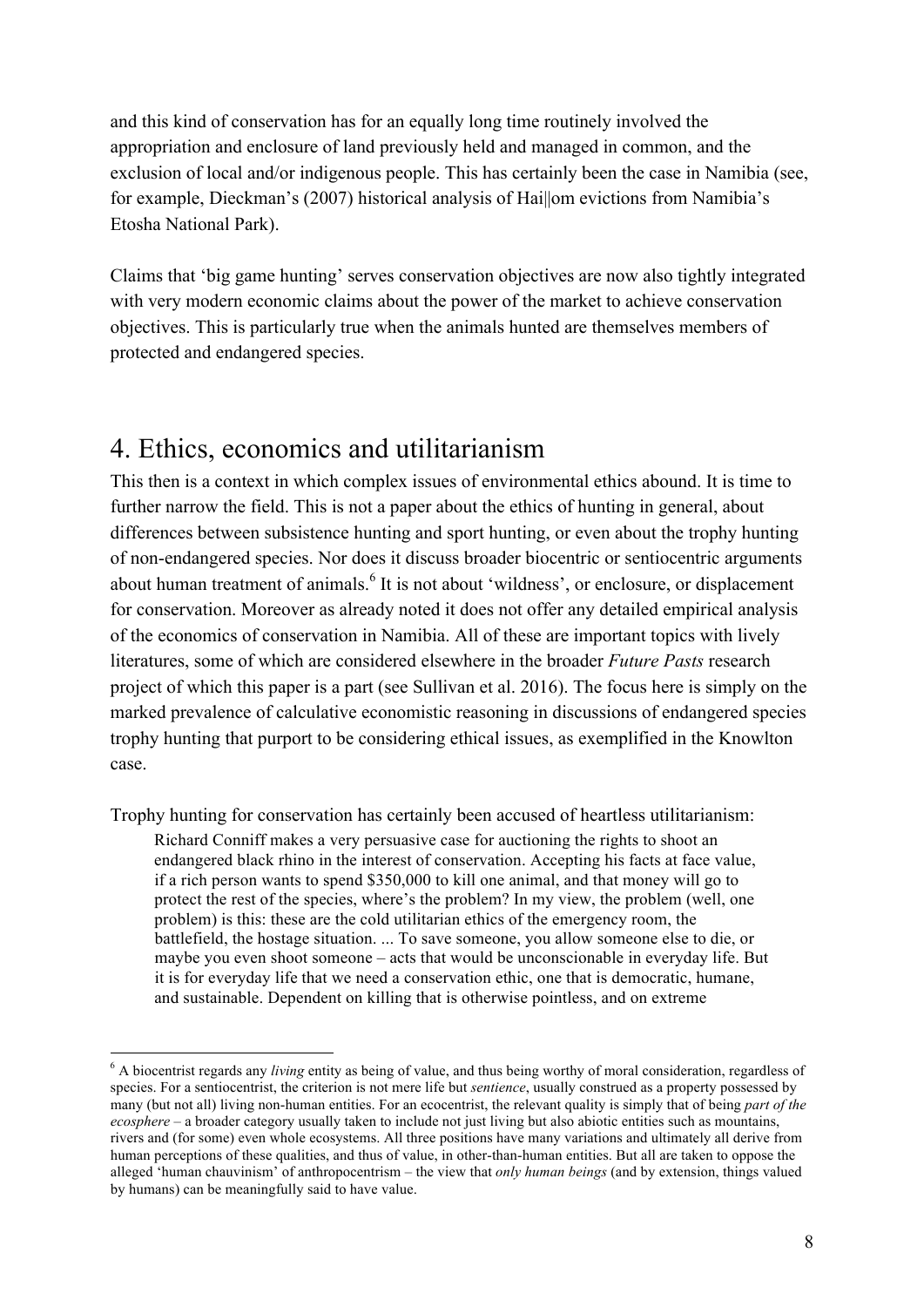inequities of wealth and power, trophy hunting for conservation is none of these. (Rutberg 2015: online)

Rutberg's argument here is compelling. But the kind of market reasoning he decries cannot in fact claim the fig leaf of applying a recognised ethical tradition. This is certainly not utilitarianism as its celebrated early proponents Jeremy Bentham (1780) or J.S. Mill (1863) would have recognised it. Rather than the ethics of Bentham or Mill the reasoning at play here is more akin to the optimistic economics of Adam Smith (1759, 1776), in which money released into the market by the self-interested consumption of the rich is thought to trickle down and benefit others.

By the standards of his day, Bentham was a strong egalitarian. He wanted *everyone's* 'pleasures and pains' to be entered into the 'hedonic calculus', the comprehensive summing up of pleasurable or painful (hence 'hedonic') consequences which was to determine the desirability (or otherwise) of any proposed course of action. He saw utilitarianism as an emancipatory project that would make society fairer, by better accounting for the hitherto ignored interests of disadvantaged groups, notably women and the working classes. Indeed he famously aspired to an ethical system in which the suffering of animals would also count.

A properly conducted Benthamite utilitarian analysis of trophy hunting as a conservation strategy would thus need to consider many additional features of the situation, including vexed (though not insoluble) factual questions such as those around how much of the claimed economic benefits of trophy hunting accrue to local communities rather than to foreignowned hunting tourism operators (for one sceptical view on this, see Campbell 2013). More challenging however would be *counter*factual questions about the precise conservation outcomes, such as whether culling *this* male at *this* moment would really lead to more flourishing lives for other members of the relevant rhino population than not doing so. Other practical questions concern how management regimes might change in the absence of trophy hunting, and how this might affect the interests of both local people and wildlife (see, for example, Naidoo et al. 2016).

Beyond these considerations lie even trickier questions such as how to balance the supposed interests of a population against those of an individual, or indeed how to account for the socalled 'existence value' of a particular rhino for particular humans. The impossibility of ever actually doing the maths properly is a standard objection to utilitarianism, and rightly so. But it is particularly strong in contexts characterised by significant incommensurability, as this one is (for theoretical discussion, see Hannis 2015; for another context in which such problems occur, namely biodiversity offsetting policy in England, see Sullivan and Hannis 2015).

It should be noted here that commentators concerned specifically with animal welfare also sometimes purport to use utilitarian reasoning, rhetorically weighing the animal's suffering against the hunter's pleasure. Typically these arguments focus on the individual animal, and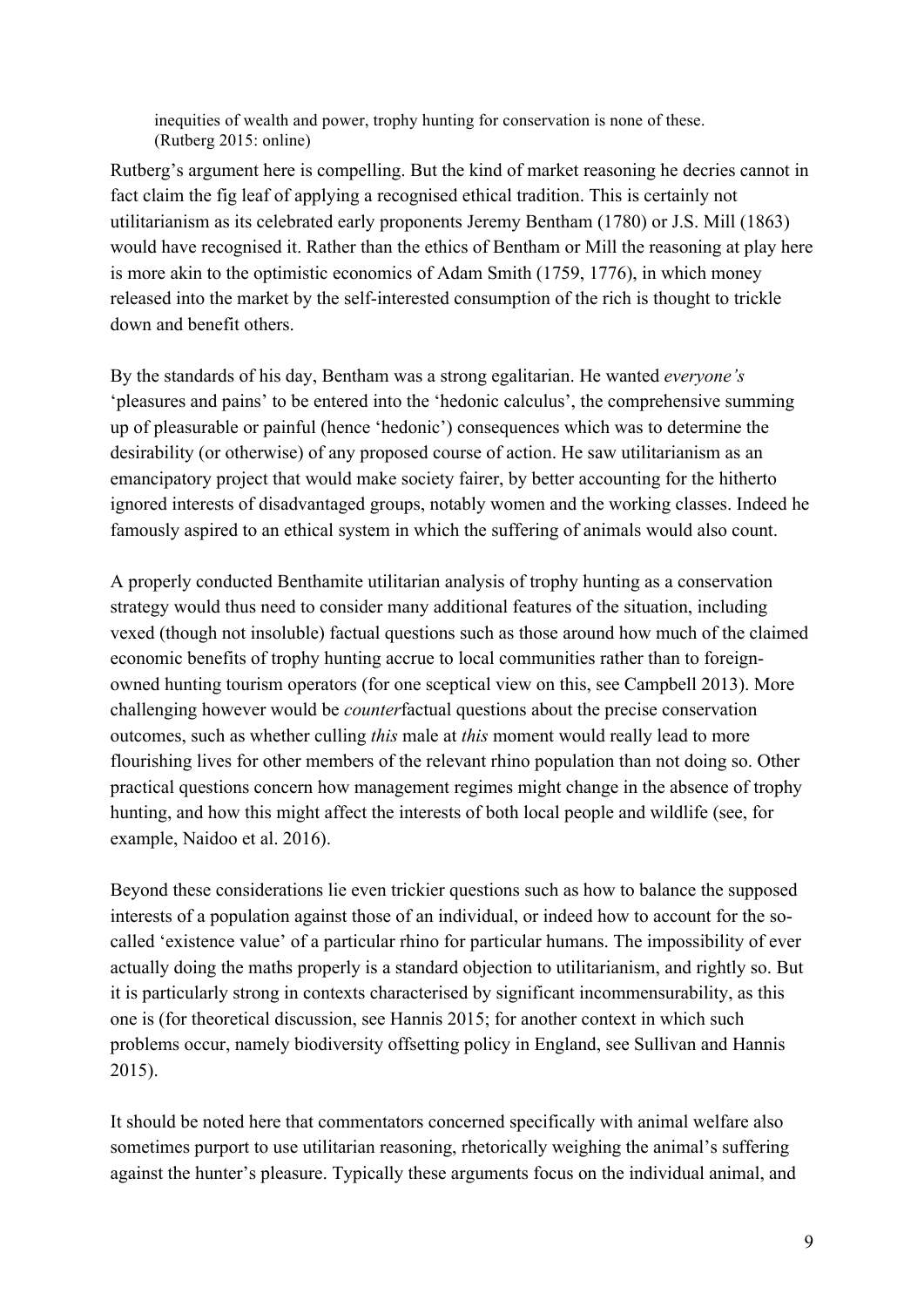question or disregard alleged conservation benefits of hunting. Such perspectives are often coupled with calls for 'ecological justice' (see e.g. Kopnina 2016), arguing that unacceptable ways of treating humans – including shooting them for fun – should also be seen as unacceptable when done to animals. Such arguments seem clearly based on biocentric or perhaps sentiocentric commitments, although proponents often confusingly self-describe as ecocentrists (see footnote 4 above). For some, this leads by a rather wonky logic to the unhelpful conclusion that it would be desirable to shoot the hunters. This is complex territory, however, and at least one self-declared vegan commentator vocally *supports* trophy hunting on the basis of clearly utilitarian reasoning, arguing essentially that the suffering of one old animal is outweighed by better life chances for the rest of the rhino population and benefits for local people (Rust 2015: see also Varner 1998).<sup>7</sup>

A more Millian utilitarian would no doubt be interested in the *qualities* of the various pleasures and pains involved, and the effects of trophy hunting on both individual and societies (Mill 1863: see also 1859). Would the satisfaction supposedly gained from shooting a rhino be a 'higher' or a 'lower pleasure'? What would the effect of doing so be on the *character* of the hunter – and indeed of others? This reflection suggests a range of alternative perspectives, some of which might draw on virtue ethics, the field of ethical reasoning that seeks to focus on the character and motivation of the agent, rather than on the act (as Kant did) or the consequences (as utilitarians do). To adjust Thomas Hill's celebrated question: *what kind of person* shoots a rhino for fun (Hill 2005: see also Hannis 2015)?

At this point, it is important to note Knowlton's repeated insistence that shooting a rhino for fun was not what he was doing at all. In multiple media interviews he repeatedly stressed the link between his payment and the alleged conservation outcomes, eliding the actual act of shooting/killing, and positioning himself as just someone willing to 'step up and do what had to be done':

"This wasn't my plan, but the plan of the Namibia Environment and Tourism [Ministry]," [Knowlton] said. "They understand I wasn't this evil guy who was hell-bent on killing something." (Fears 2015: online)

"Nobody in this situation, with this particular black rhino put more value on it than I did," said hunter Corey Knowlton this week, before killing the rhino with several shots he had paid \$350,000 to fire. "I'm absolutely hell bent on protecting this animal." (Mathiesen 2015: online)

"I don't know if the black rhino ever got more awareness than it got over this situation, and with that hopefully it gives it a better chance of surviving in the future," Knowlton said. "Maybe 100 years from now – maybe it's delusions of grandeur – but I hope people

<sup>&</sup>lt;sup>7</sup> There are of course a wide range of influential and challenging positions on this issue, going well beyond utilitarianism. For instance Martha Nussbaum's concern to safeguard core capabilities of non-human animals leads her to call for a ban on all sport hunting – but oddly she also wants humans to work to minimise predation between animals (Nussbaum 2007).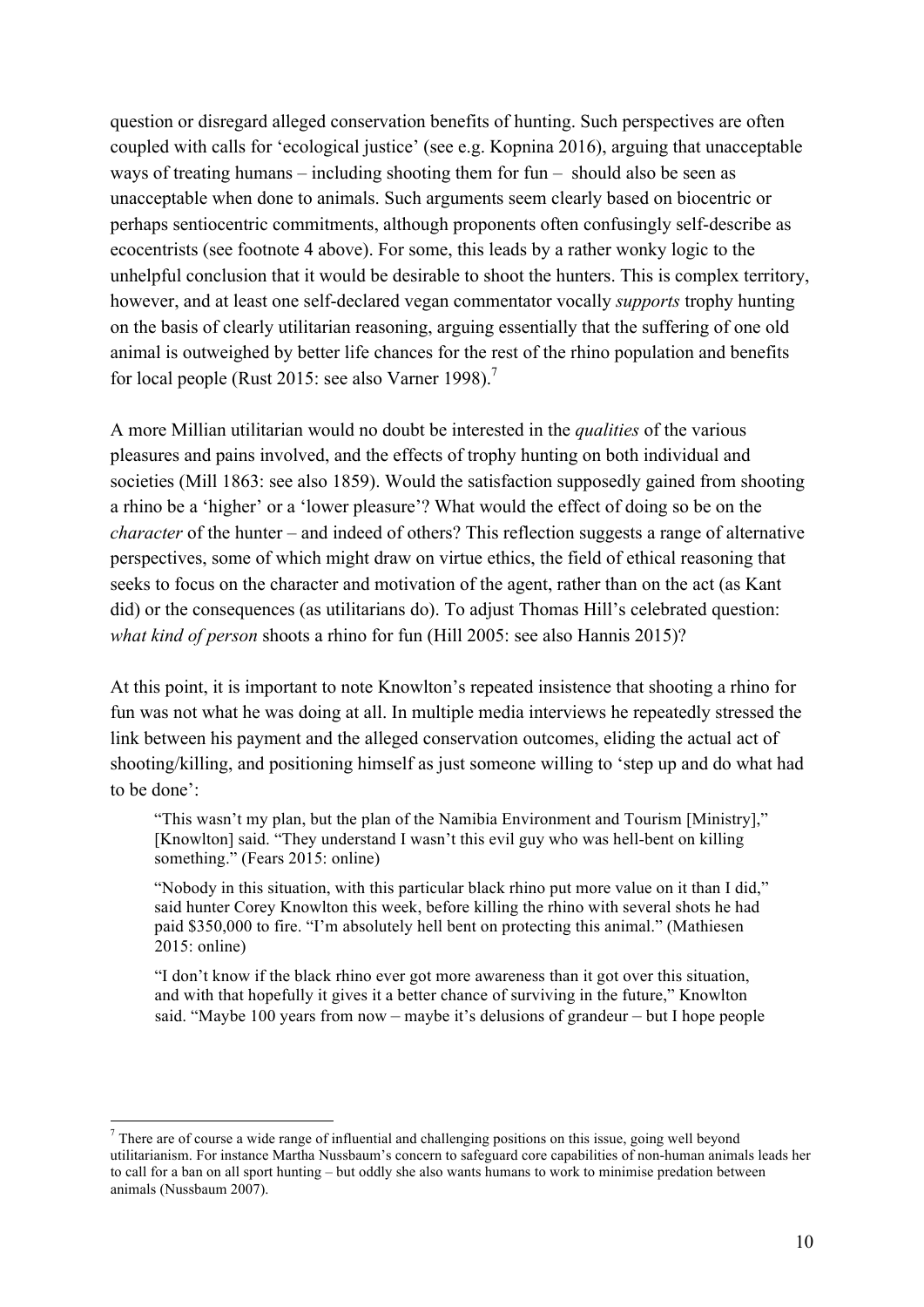will look at it and say this was the turning point that got people to understand what it means to be a conservationist." (Morris and Lavandera  $2015$ : online<sup>8</sup>)

Clearly there is some denial involved here, and Knowlton's candid admission to delusions of grandeur seems accurate. If he did not want to pull the trigger he could easily have got someone else to do the deed – perhaps one of the local team who guided him to the right spot and made sure he shot the right animal. The expertise needed to make sense of his comments may well be psychological rather than ethical. But one thing does stand out: he was at pains to downplay any idea that he goes out killing animals because he enjoys it. To some extent it seems clear that even this self-publicising trophy hunter felt there to be *something wrong with enjoying the act of killing*.

This is arguably the nub of the issue. For many of those who perceive it this 'wrongness' is not something that can be captured in a utilitarian calculus, because it cannot be quantified. It is just not that kind of thing: there is no way it can appear in a balance sheet, and hence no way it can be outweighed. This is why the argument that trophy hunting for conservation is ethically acceptable cannot properly be described as a utilitarian argument in which pleasure is seen to outweigh pain. This is arguably an example of a standard objection to utilitarianism, on the basis of incommensurability: but it is a particularly stark example. What is supposedly being outweighed is not 'an amount of pain' but the weight of an acknowledged obligation to act ethically. What is outweighing this is not 'an amount of pleasure' but the weight of the countervailing assumption that economics is the fundamental yardstick by which all human activity should be judged. The result seems to be that economics outweighs ethics. This is not a consequentialist utilitarian argument, but an ideological one. It is a defence of the hegemony of economism.

### 5. Analogies: the importance of motivation

Trophy hunting for rhino conservation in Namibia may perhaps seem to present an exotic and unusual set of choices – perhaps this contributes to exotic and unusual reasoning. What then of other comparable situations?

Consider a veterinarian about to euthanise a terminally sick cat. The distraught owners are in the waiting room, having tearfully said their last goodbyes and handed over their beloved pet. A third party offers to pay handsomely to be allowed to give the lethal injection, under full supervision. Should the veterinarian accept the offer? Most probably would not – but suppose they were tempted, perhaps because the practice was struggling financially and the fee offered would allow an increased number of other pets (and owners) to be helped. If the veterinarian were indeed so tempted, they would surely move quickly on to asking the third party about

 <sup>8</sup> See also online video linked from Morrison and Lavandera 2015, at http://edition.cnn.com/2015/04/07/us/texasnamibia-black-rhino-hunt/index.html. For further in-depth audio interviews with Knowlton, see Adler 2015 at http://www.radiolab.org/story/rhino-hunter/, last accessed August 2016. .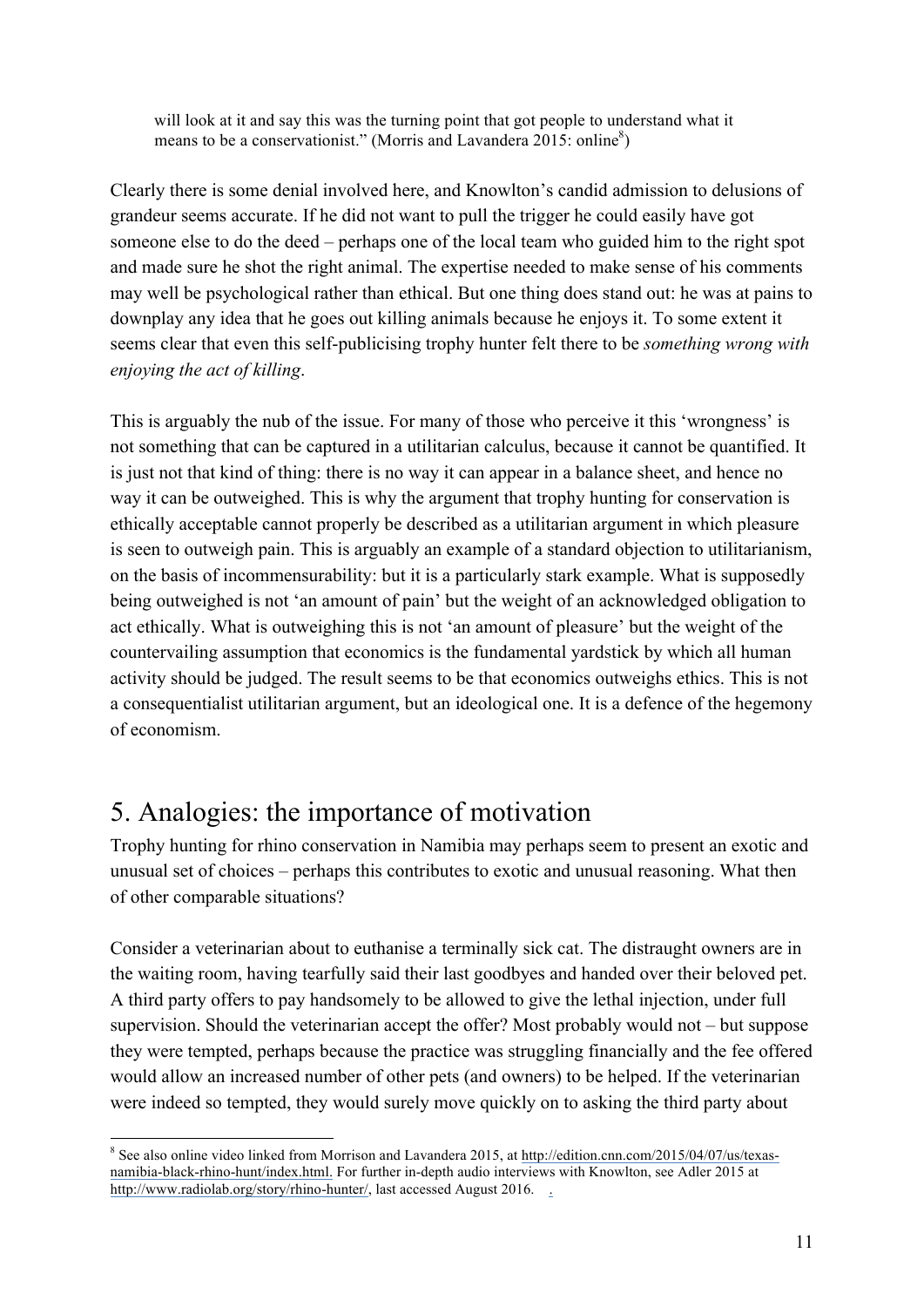motivation. They would want to know *why the money was being offered*, as well as how much. What if the newcomer turns out to have a lifelong obsession with killing cats for his own sadistic gratification, and to have been doing this surreptitiously since childhood? It seems clear that the appropriate decision would be different in this case from one in which the would-be cat-killer was (for instance) a temporarily unemployed veterinarian wanting to keep her hand in. How about a zoo animal? Recent controversy over the euthanasia of a giraffe at Copenhagen zoo would surely have been even more intense if someone had paid to shoot it (Eriksen 2014). Is the situation any different in an abattoir? Should it be?

This is not only about animals, however. Suppose someone wanted to pay to step in and perform a supervised amputation in an underfunded hospital, offering so much money that other patients would benefit from healthcare they would otherwise not have received. Again, in the unlikely situation that the offer was even considered, questions of motivation would swiftly arise. How about someone who wanted to pay to act as a prison warder, or to restrain patients in a mental health facility? In countries where corporal or capital punishment is practiced, even starker examples can be created.

These and many other possible examples display the same structure as the trophy hunting case. Some level of harm (from restraint up to and including death) is to be caused, in order to achieve some apparently greater good. Someone then offers to pay to be the one doing the harm, in a well-managed and fully supervised way, apparently achieving the same outcome as if the deed had been done by 'professionals', but with the added benefit that they will also donate funds to a relevant cause. On the face of it this seems to produce greater benefit, and hence be desirable. So far, so utilitarian.

But even if such situations could be satisfactorily analysed using a utilitarian hedonic calculus, an error is inevitably introduced if the effects of the money are counted as a benefit without also counting the effects of the agent's motivation. How would the cat-owners, or indeed the relatives of the death-row prisoner, be affected by the knowledge that the killing had been done not dispassionately but with relish? How would the amputee react to hearing that the act of sawing their leg off had been a source of pleasure? How might broader social and political values be affected by permitting such transactions? Well-functioning societies do not generally encourage inflicting pain or death for pleasure. Even for a (hypothetical) determined anthropocentrist entirely immune to the suffering of animals, these are surely important considerations.

Someone who claimed that such considerations do not matter would not be reasoning as a consistent utilitarian – they would be disregarding significant consequential pleasures and pains. Arguably they would not be engaging in coherent ethical reasoning at all. Of course it would (hopefully) be hard to find such a person. Most people, if pressed hard enough, will admit that non-economic values exist. There is for instance a pretty broad consensus against selling children. Examples such as those considered briefly above suggest that there is also a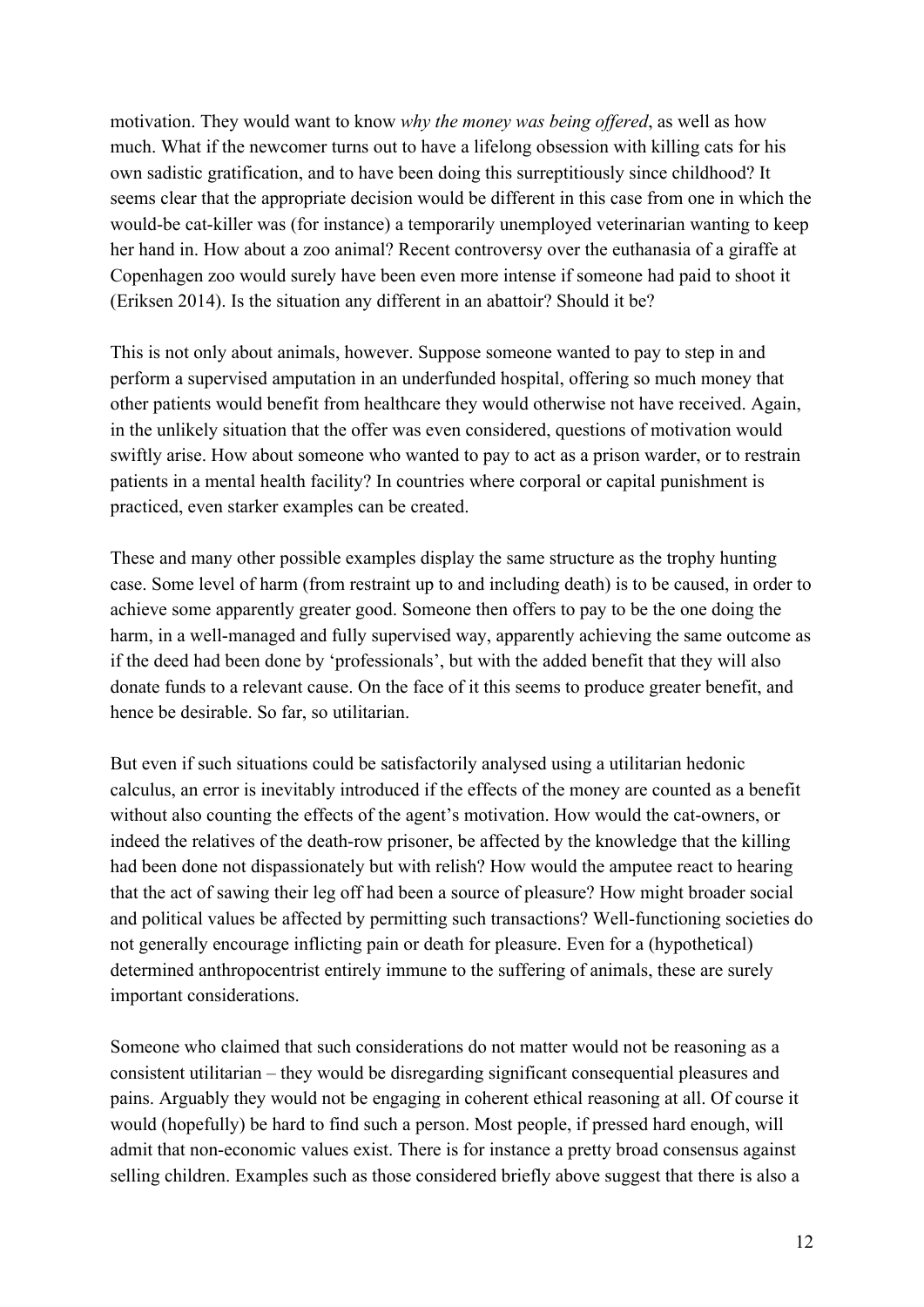fairly broad consensus against the *enjoyment of inflicting harm*. Utilitarian justifications for inflicting harms are particularly vulnerable here: if the great 'we' decides that someone's interests should be sacrificed, then 'we' lose at least some of our moral authority if 'we' delegate the task to someone who will enjoy it.

Even if there is no bodily harm being caused, it is often inappropriate to decide who gets to do something solely on the basis of who will pay the most. Stretching the analogy a little, consider the less lurid example of a hydroelectric dam being demolished after years of campaigning by environmentalists (see, for example, Nijhuis 2014). It seems plausible that the right to press a button setting off the demolition charges could be auctioned, but how might that appear to local people, or to those who had campaigned for the demolition?

The key message is that some things are not appropriately transacted on markets, and the 'right to kill' seems like a prime example of such a thing. This applies whether or not the individual being killed belongs to an endangered species, though perhaps even more so when it does. This is a matter of public as well as private morality. Notwithstanding the overtones of paternalism, from a virtue ethics perspective there is some truth in J.S. Mill's observation that 'the first question in respect to any political institutions is, how far they tend to foster in members of the community the various desirable qualities moral and intellectual' (Mill 1861: II.2). The important question of who decides which qualities are desirable certainly complicates this insight, but it does not invalidate it. Institutions (political or otherwise) that facilitate the development and exercise of a virtuous character foster desirable moral and intellectual qualities, as well as protecting essential capabilities for flourishing. Institutions which facilitate vice do the opposite (see discussion in Hannis 2015).

### 6. Conclusion

There are good reasons why funding the conservation of endangered species through trophy hunting of individuals of these species is controversial and, for many, deeply counterintuitive. Economic evaluation and ethical evaluation of such policies may inform one another, but the two are fundamentally different assessments, requiring different evidence and different deliberations. Even for a utilitarian, economic analysis is only one input to the ambitious project of calculating the overall hedonic consequences of a given policy. Not all 'pleasures and pains' (whether human or animal) are reducible to the alleged common currency of money.

The specific narrow question of how exactly present policy in Namibia might affect relevant rhino populations can be answered, if at all, only with reference to numerous empirical issues not addressed here (for Namibia, recent analyses include Muntifering et al. 2015; Naidoo et al. 2016). More broadly however, McAfee's concerns once again seem pertinent:

By promoting commoditization as the key both to conservation and to the 'equitable sharing' of the benefits of nature, the global environmental-economic paradigm enlists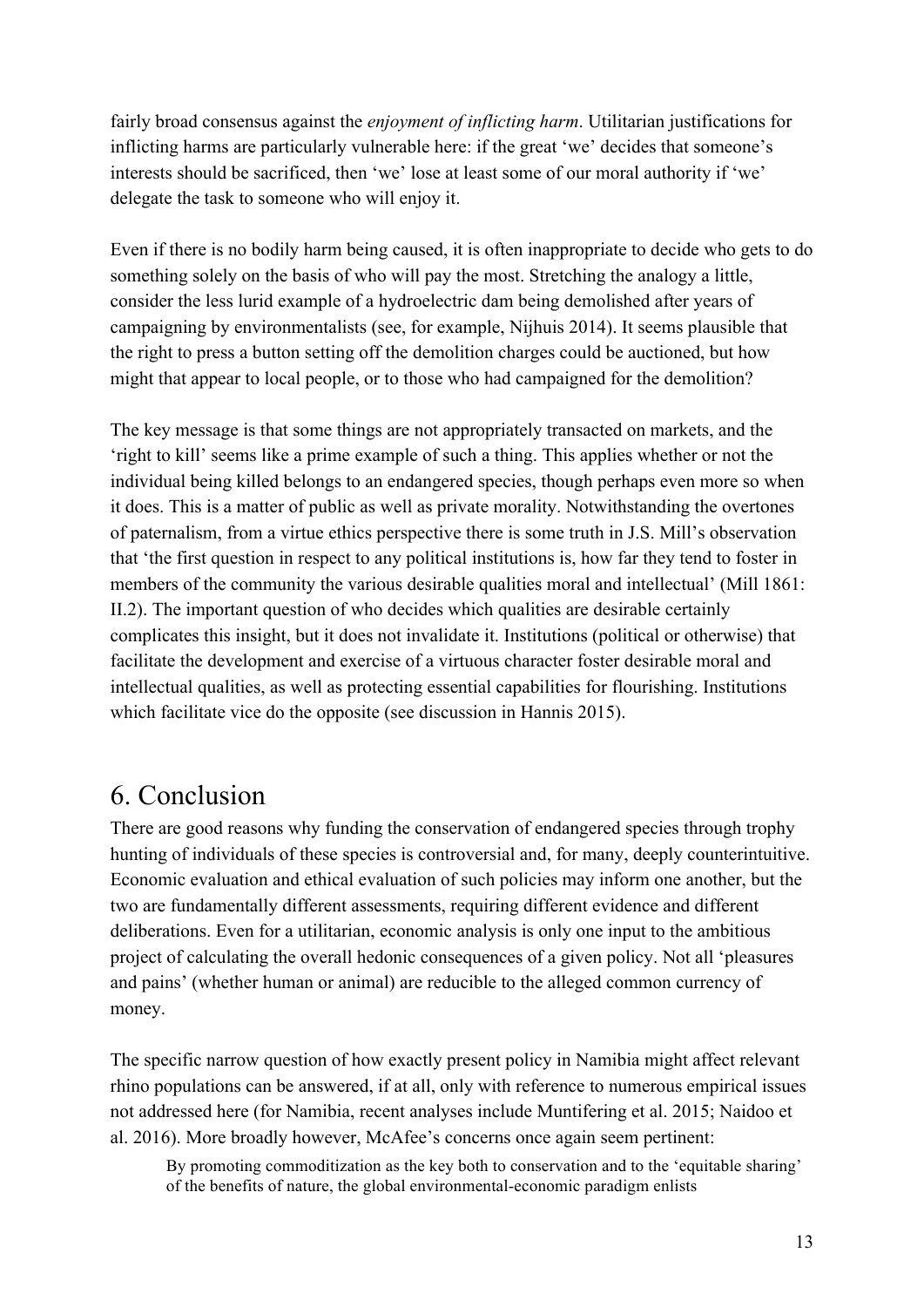environmentalism in the service of the worldwide expansion of capitalism. It helps to legitimate and speed the extension of market relations into diverse and complex eco-social systems, with material and cultural outcomes that do more to diminish than to conserve diversity and sustainability. (McAfee 1999: 135)

Markets are intrinsically amoral, as is clear to all but the diehard ideologue. This alone means that economics can never replace ethics. Rather, given the chance, it will *dis*place them. Finding ethical ways through current crises in the relationships between humans and the rest of the world will depend not on getting better at commodifying and monetising the world, but on being clearer about what cannot and should never be monetised.

#### Acknowledgements

I gratefully acknowledge the generous support of the Arts and Humanities Research Council in the completion of this paper. It has benefited significantly from conversations with delegates at the 2016 conference of the International Society for Environmental Ethics (at Pace University, New York), who heard it on its first outing, but most of all from Sian Sullivan's in-depth knowledge and helpful editorial suggestions.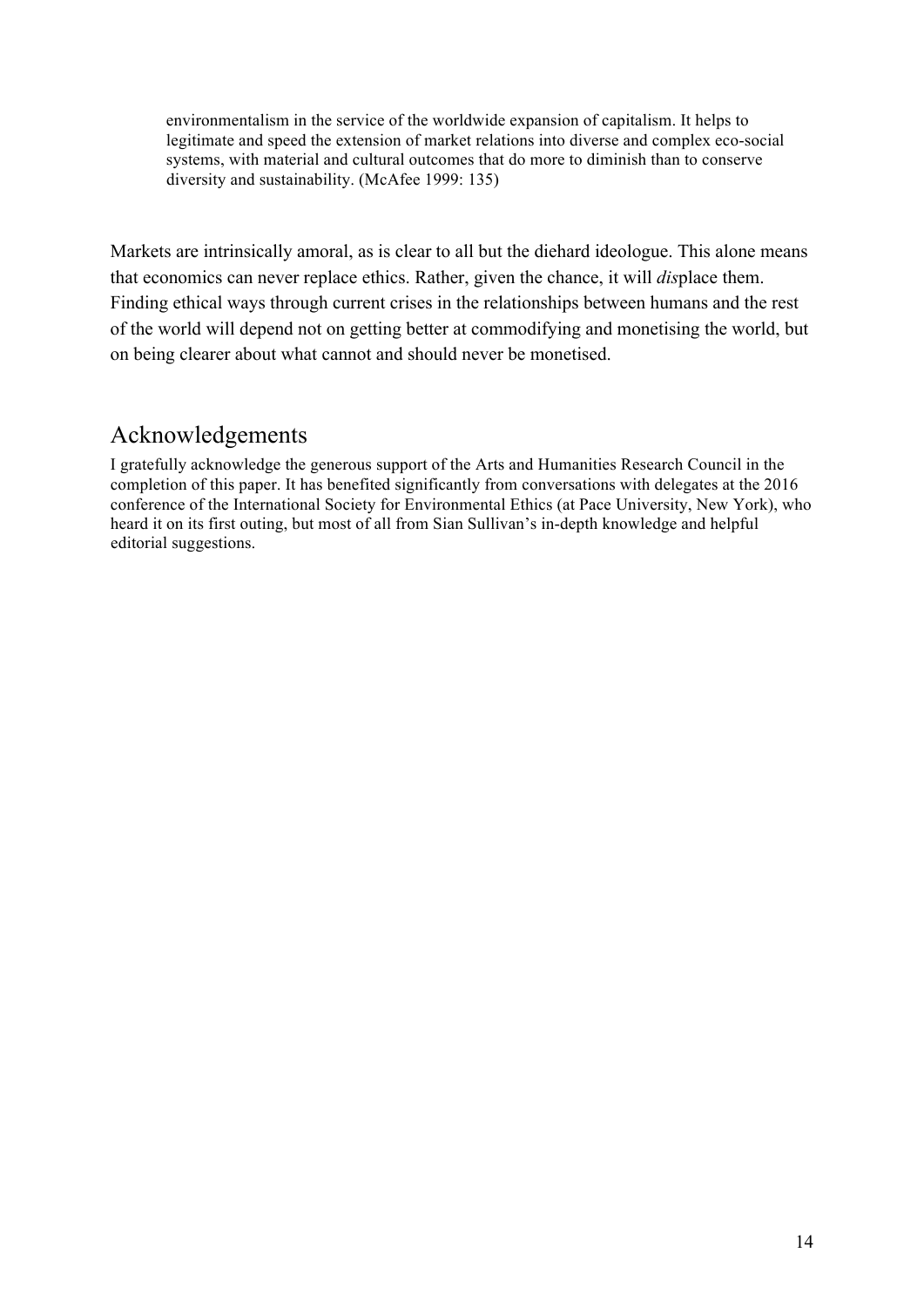References NB. All weblinks were last accessed in August 2016.

Adler, S. 2015 *The Rhino Hunter* (Radiolab podcast) http://www.radiolab.org/story/rhino-hunter/

Alexander, J.E. 2006(1938) *An Expedition of Discovery into the Interior of Africa: Through the Hitherto Undescribed Countries of the Great Namaquas, Boschmans, and Hill Damaras, Vols.1 and 2.* Elibron Classics Series, orig. published by London: Henry Colburn.

Allen, N. 2013 Texas hunting club auctions \$1 million permit to shoot critically endangered black rhino, *The Telegraph* 28 October 2013

http://www.telegraph.co.uk/news/worldnews/northame rica/usa/10410050/Texas-hunting-club-auctions-1 million-permit-to-shoot-critically-endangered-blackrhino.html

Anon 2016 Namibia offers endangered black rhinos to trophy hunters. *ABC News* 4 June 2016 http://www.abc.net.au/news/2016-06-04/namibiaoffers-endangered-black-rhinos-to-trophyhunters/7477258

Arnett, P. 1968 Major describes move. *New York Times* 8 February 1968.

Ayling, J. 2013 What sustains wildlife crime? Rhino horn trading and the resilience of criminal networks. *Journal of International Wildlife Law & Policy* 16(1): 57–80.

Bentham, Jeremy 1780 *An Introduction to the Principles of Morals and Legislation* multiple editions, also online at

http://www.earlymoderntexts.com/assets/pdfs/bentham 1780.pdf

Bradley Martin, E. and Bradley Martin, C. 1982 *Run Rhino Run*. London: Chatto and Windus.

Büscher, B. 2013 Nature on the move: the value and circulation of liquid nature and the emergence of fictitious conservation. *New Proposals: Journal of Marxism and Interdisciplinary Inquiry* 6(1/2): 20–36.

Büscher, B. 2016 'Rhino poaching is out of control!' Violence, race and the politics of hysteria in online conservation. *Environment and Planning A* 48(5): 979–998.

Büscher, B., Dressler, W. and Fletcher, R. (eds.) 2014 *Nature™ Inc: New Frontiers of Environmental Conservation in the Neoliberal Age*. Tucson: University of Arizona Press.

Büscher, B. and Ramutsindela, M. 2016 Green violence: rhino poaching and the war to save southern Africa's Peace Parks. *African Affairs* 115(458): 1–22.

Campbell, R. (lead author) 2013 *The \$200 million question: How much does trophy hunting really contribute to African communities?* Report for the African Lion Coalition, prepared by Economists at Large, Melbourne, Australia. www.ifaw.org/sites/default/files/Ecolarge-2013-200mquestion.pdf

Christy, B. 2016 South Africa just lifted its ban on the rhino horn trade *National Geographic* 23 May 2016 http://news.nationalgeographic.com/2016/05/160523 rhino-horn-ban-south-africa-cites-smuggling-johnhume-rhino-ranching-swaziland/

CITES (United Nations Convention on Trade in Endangered Species) n.d. *Black Rhino.* Online. https://cites.org/eng/gallery/species/mammal/black\_rhi no.html

CITES (United Nations Convention on Trade in Endangered Species) 2010 *Conf. 13.5 (Rev. CoP14) Establishment of export quotas for black rhinoceros hunting trophies.* https://cites.org/sites/default/files/eng/res/all/13/E13- 05R14C15.pdf

Cota-Larson, R. 2014 *Questionable 'Science' Behind Controversial Rhino Hunt Auction.* Online http://annamiticus.com/2014/01/18/questionablescience-behind-controversial-rhino-hunt-namibia/

Conniff, R. 2014 A trophy hunt that's good for rhinos. *New York Times* 20 January 2014 http://www.nytimes.com/2014/01/21/opinion/a-trophyhunt-thats-good-for-rhinos.html? r=0

Descola, P. 2013 *Beyond Nature and Culture*. Chicago: University of Chicago Press.

Dieckman, U. 2007 *Hai||om in the Etosha region: a history of colonial settlement, ethnicity and nature conservation.* Basel: Basler Afrika Bibliographien.

Duffy, R. 2000 *Killing for Conservation: Wildlife Policy in Zimbabwe*. Oxford: James Currey.

Duffy, R., Büscher, B., St. John, F., and Brockington, D. 2015 The militarization of anti-poaching: undermining long term goals? *Environmental Conservation* 1(4): 1–4.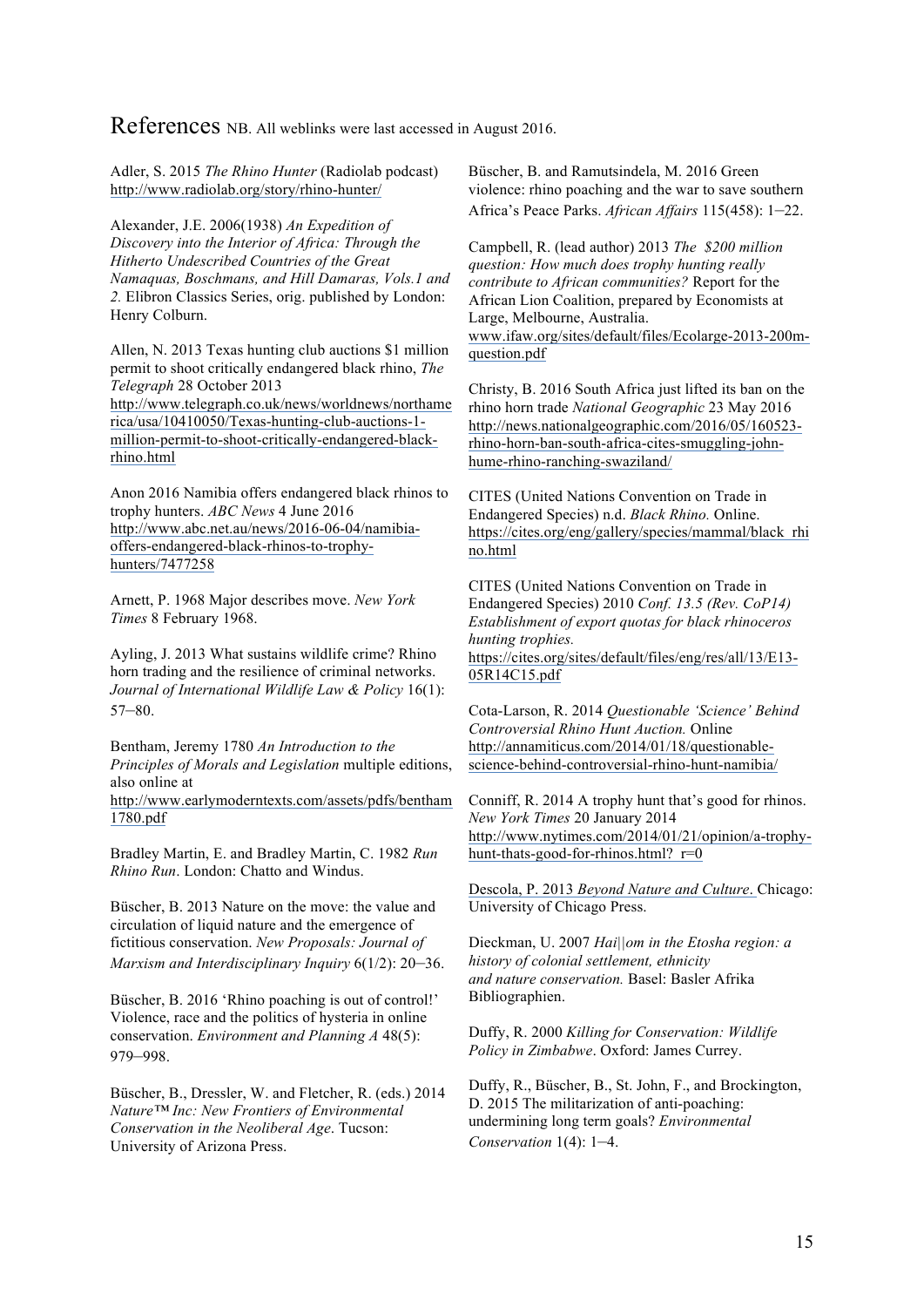Emslie, R. 2012. *Diceros bicornis.* Entry in *The IUCN Red List of Threatened Species 2012* http://dx.doi.org/10.2305/IUCN.UK.2012.RLTS.T655 7A16980917.en

Eriksen, L. 2014 Copenhagen zoo sparks outrage by killing healthy giraffe named Marius. *The Guardian* 9 February 2014 http://www.theguardian.com/world/2014/feb/09/danish -zoo-outrage-giraffe-marius

Fears, D. 2015 This hunter wants an endangered rhino's head as a trophy. Looks like he'll get it. *Washington Post* 26 March 2015 https://www.washingtonpost.com/news/speaking-ofscience/wp/2015/03/26/this-hunter-wants-anendangered-rhinos-head-as-a-trophy-looks-like-hellget-it/

Galton, F. 1890(1851) *Narratives of an Explorer in Tropical South Africa*. London: Ward, Lock and Co.

Goldman, J. 2014 Can trophy hunting actually help conservation? *Conservation* January 2014 http://conservationmagazine.org/2014/01/can-trophyhunting-reconciled-conservation/

Gunn, A. 2001 Environmental ethics and trophy hunting. *Ethics and the Environment* 6(1): 68–69.

Haidula, T. 2016 'Namibia to auction three rhinos.' *The Namibian*, 2 June 2016 http://www.namibian.com.na/Namibia-to-auctionthree-rhinos/41243/read

Hanks, J. 2015 *Operation Lock and the War on Rhino Poaching*. London: Penguin.

Hannis, M. 2015 *Freedom and Environment: Autonomy, Human Flourishing, and the Political Philosophy of Sustainability* London: Routledge.

Hill, T. 2005(1983) 'Ideals of human excellence and preserving natural environments', pp. 47-59 in Sandler, R. and Cafaro, P. (eds) *Environmental Virtue Ethics*. Lanham, MD, Rowman and Littlefield.

Huisman, W. 2015 *Rhino hunting with the WWF*. Online http://www.pandaleaks.org/kill-it-to-save-it/

Immanuel, S. and Shapwanale, N. 2014 'Hackers violate The Namibian's website over rhino licence.' *The Namibian* 8 January 2014 http://www.namibian.com.na/index.php?id=118186

IFAW 2016 *Killing for Trophies: An Analysis of Global Trophy Hunting Trade*. Online http://www.ifaw.org/sites/default/files/IFAW\_Trophy HuntingReport-2016.pdf

Kopnina, H. 2016 Wild animals and justice: the case of the dead elephant in the room. *Journal of International Wildlife Law & Policy* 19(3): 1–17.

Knight, M. 2013 *Dallas Safari Club Auction of a Permit to Hunt a Namibian Black Rhino.* Open letter, online at

https://www.savetherhino.org/assets/0001/3808/Dallas \_Safari\_Club\_Black\_Rhino\_Hunt\_IUCN\_AfRSG\_Co mment\_Nov\_2013.pdf

Leader-Williams, N., Milledge, S., Adcock, K., Brooks, M., Conway, A., Knight, M., Mainka, S.A., Martin, E.B. and Teferi, T. 2005 Trophy hunting of black rhino *Diceros bicornis*: proposals to ensure its future sustainability. *Journal of International Wildlife Law and Policy* 8: 1–11.

Mackenzie, J.M. 1987 Chivalry, social Darwinism and ritualised killing: the hunting ethos in Central Africa up to 1914, pp. 41-61 *in* Anderson, D. and Grove, R. (eds.) *Conservation in Africa: People, Policies and Practice*. Cambridge: Cambridge University Press.

McAfee, K. 1999 Selling Nature to Save It? Biodiversity and the Rise of Green Developmentalism. *Environment and Planning D: Society and Space* 17(2): 133–154.

Mathiesen, K. 2015 The idea that hunting saves African wildlife doesn't withstand scrutiny. *The Guardian* 20 May 2015 http://www.theguardian.com/environment/2015/may/2

0/the-idea-that-hunting-saves-african-wildlife-doesntwithstand-scrutiny

Mill, J.S. 1859 *On Liberty.* Multiple editions, also online at

http://www.earlymoderntexts.com/assets/pdfs/mill1859 .pdf

Mill, J.S. 1861 *Considerations on Representative Government*. Multiple editions, also online at http://www.gutenberg.org/files/5669/5669-h/5669 h.htm

Mill, J.S. 1863 *Utilitarianism*. Multiple editions, also online at

http://www.earlymoderntexts.com/assets/pdfs/mill1863 .pdf

Morris, J. and Lavandera, E. 2015 *Texas hunter says he aims to save black rhinos by killing one in Namibia*, CNN. Online

http://edition.cnn.com/2015/04/07/us/texas-namibiablack-rhino-hunt/index.html